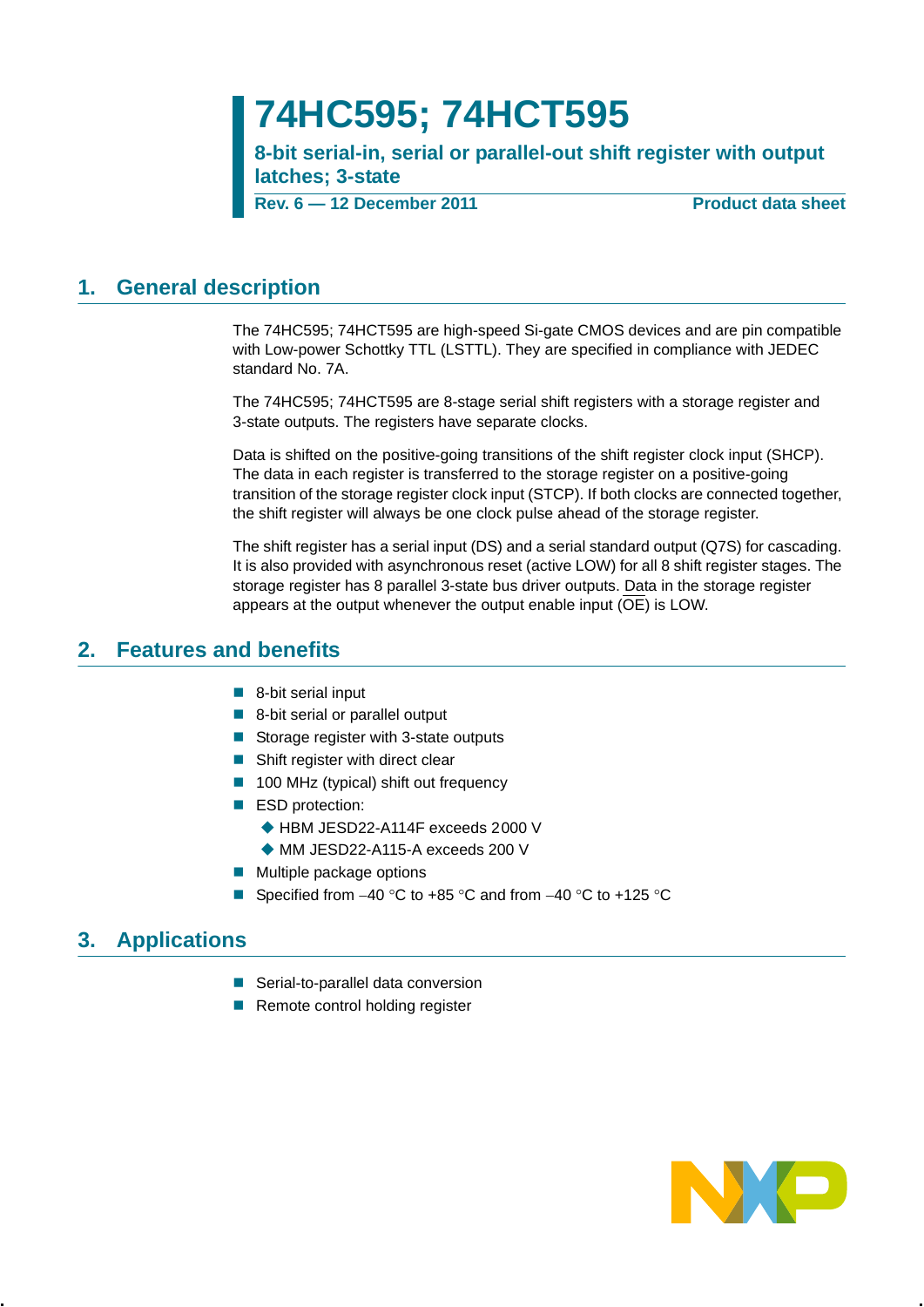**8-bit serial-in, serial or parallel-out shift register with output latches; 3-state**

## <span id="page-1-0"></span>**4. Ordering information**

| <b>Ordering information</b><br>Table 1. |                          |                    |                                                                                              |                      |  |  |  |  |  |  |  |
|-----------------------------------------|--------------------------|--------------------|----------------------------------------------------------------------------------------------|----------------------|--|--|--|--|--|--|--|
| <b>Type number</b>                      | Package                  |                    |                                                                                              |                      |  |  |  |  |  |  |  |
|                                         | <b>Temperature range</b> | <b>Name</b>        | <b>Description</b>                                                                           | <b>Version</b>       |  |  |  |  |  |  |  |
| 74HC595N                                | $-40$ °C to +125 °C      | DIP <sub>16</sub>  | plastic dual in-line package; 16 leads (300 mil)                                             | SOT38-4              |  |  |  |  |  |  |  |
| 74HCT595N                               |                          |                    |                                                                                              |                      |  |  |  |  |  |  |  |
| 74HC595D                                | $-40$ °C to +125 °C      | SO <sub>16</sub>   | plastic small outline package; 16 leads;                                                     | SOT <sub>109-1</sub> |  |  |  |  |  |  |  |
| 74HCT595D                               |                          |                    | body width 3.9 mm                                                                            |                      |  |  |  |  |  |  |  |
| 74HC595DB                               | $-40$ °C to +125 °C      | SSOP <sub>16</sub> | plastic shrink small outline package; 16 leads;                                              | SOT338-1             |  |  |  |  |  |  |  |
| 74HCT595DB                              |                          |                    | body width 5.3 mm                                                                            |                      |  |  |  |  |  |  |  |
| 74HC595PW                               | $-40$ °C to +125 °C      | TSSOP16            | plastic thin shrink small outline package; 16 leads;                                         | SOT403-1             |  |  |  |  |  |  |  |
| 74HCT595PW                              |                          |                    | body width 4.4 mm                                                                            |                      |  |  |  |  |  |  |  |
| 74HC595BQ                               | $-40$ °C to +125 °C      | DHVQFN16           | plastic dual in-line compatible thermal enhanced                                             | SOT763-1             |  |  |  |  |  |  |  |
| 74HCT595BQ                              |                          |                    | very thin quad flat package; no leads; 16 terminals;<br>body $2.5 \times 3.5 \times 0.85$ mm |                      |  |  |  |  |  |  |  |

## <span id="page-1-1"></span>**5. Functional diagram**

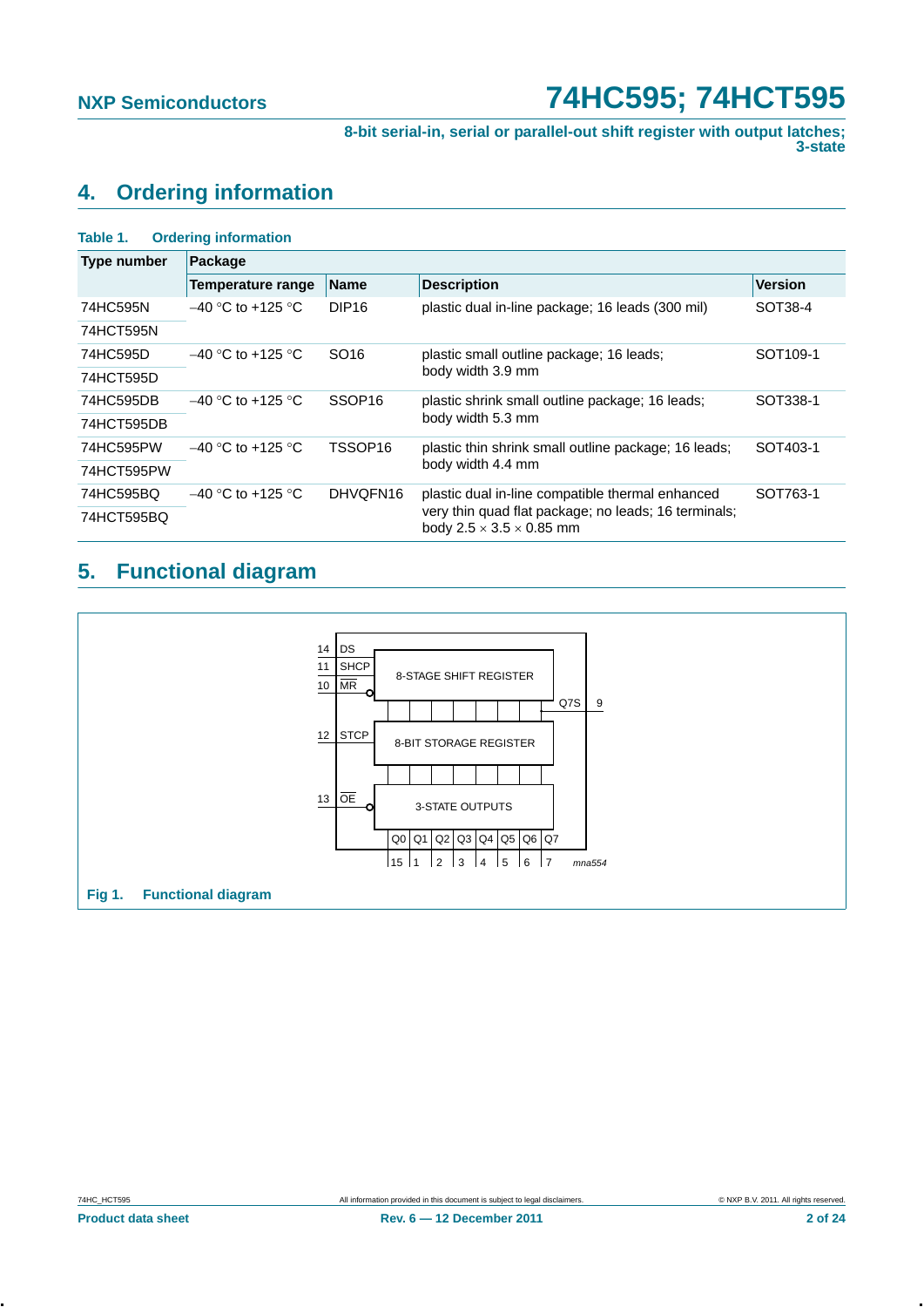**8-bit serial-in, serial or parallel-out shift register with output latches; 3-state**



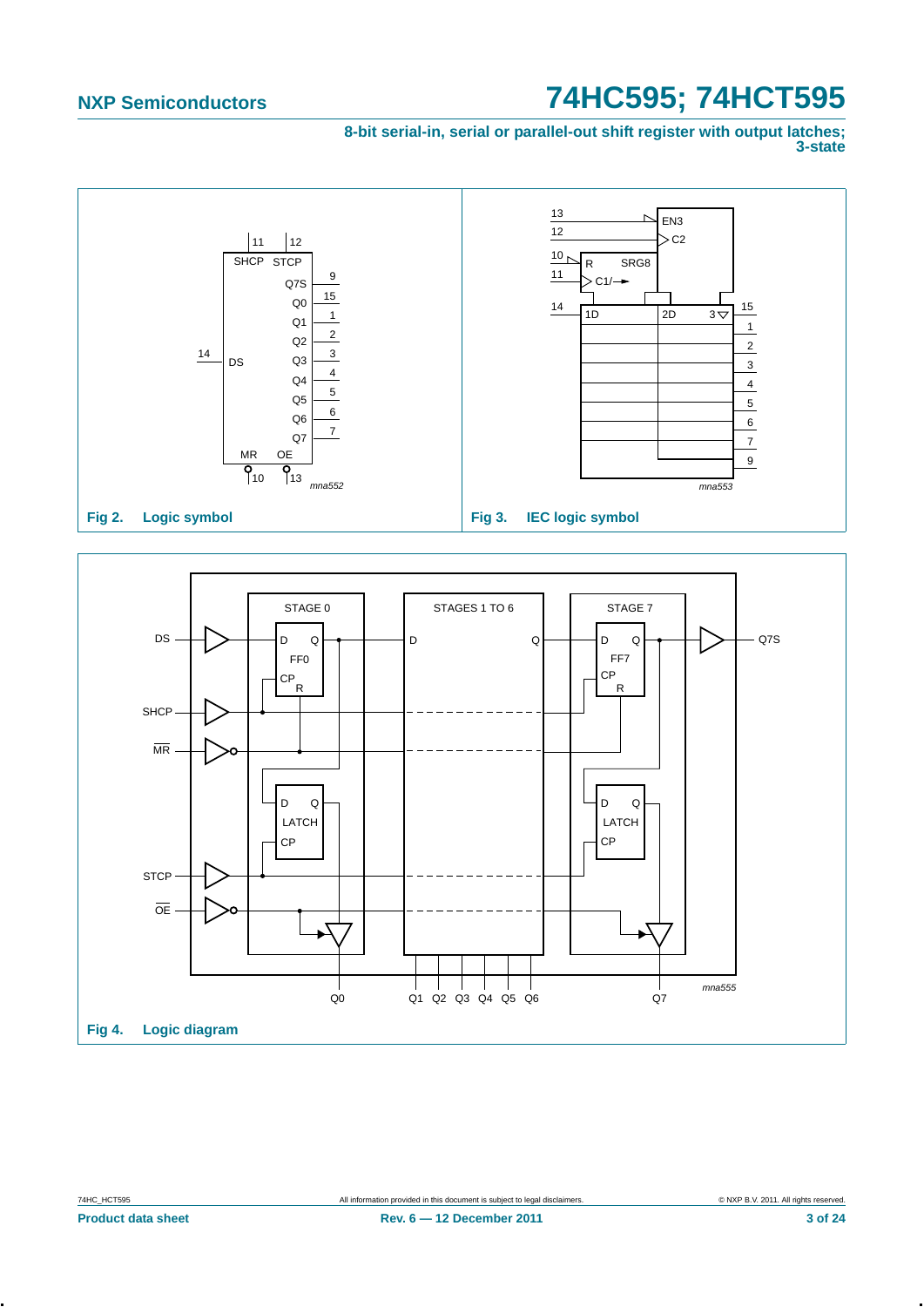**8-bit serial-in, serial or parallel-out shift register with output latches; 3-state**

## <span id="page-3-0"></span>**6. Pinning information**

### **6.1 Pinning**

<span id="page-3-1"></span>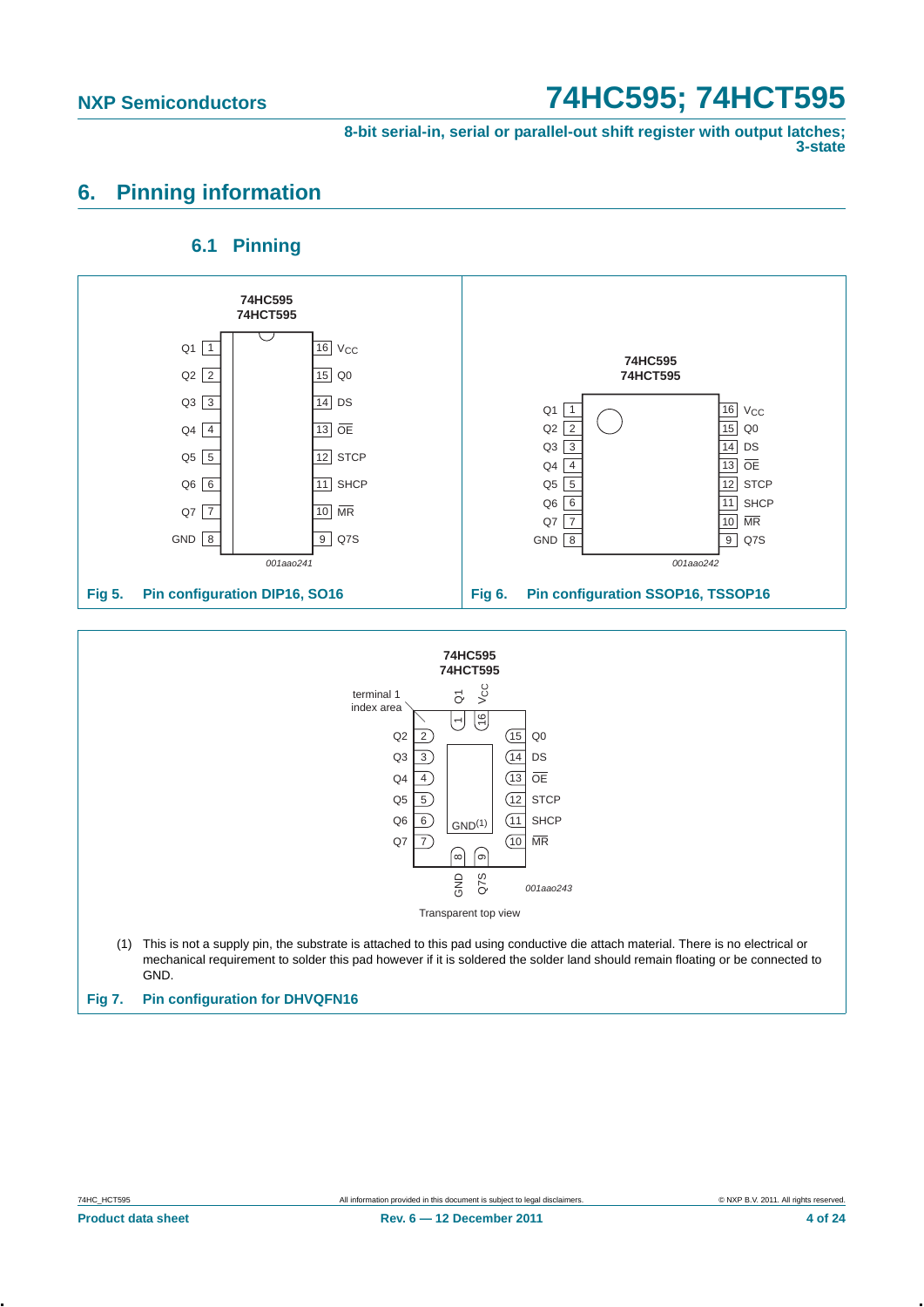**8-bit serial-in, serial or parallel-out shift register with output latches; 3-state**

## **6.2 Pin description**

<span id="page-4-1"></span>

| Table 2.               | <b>Pin description</b> |                                  |
|------------------------|------------------------|----------------------------------|
| <b>Symbol</b>          | Pin                    | <b>Description</b>               |
| Q1                     | 1                      | parallel data output 1           |
| Q2                     | 2                      | parallel data output 2           |
| Q <sub>3</sub>         | 3                      | parallel data output 3           |
| Q4                     | 4                      | parallel data output 4           |
| Q <sub>5</sub>         | 5                      | parallel data output 5           |
| Q6                     | 6                      | parallel data output 6           |
| Q7                     | 7                      | parallel data output 7           |
| <b>GND</b>             | 8                      | ground (0 V)                     |
| Q7S                    | 9                      | serial data output               |
| $\overline{\text{MR}}$ | 10                     | master reset (active LOW)        |
| <b>SHCP</b>            | 11                     | shift register clock input       |
| <b>STCP</b>            | 12                     | storage register clock input     |
| <b>OE</b>              | 13                     | output enable input (active LOW) |
| <b>DS</b>              | 14                     | serial data input                |
| Q <sub>0</sub>         | 15                     | parallel data output 0           |
| $V_{\rm CC}$           | 16                     | supply voltage                   |
|                        |                        |                                  |

## <span id="page-4-2"></span>**7. Functional description**

### Table 3. Function table<sup>[1]</sup>

| <b>Control</b> |             |           |           | Input     | Output           |           | <b>Function</b>                                                                                                                                                                                      |
|----------------|-------------|-----------|-----------|-----------|------------------|-----------|------------------------------------------------------------------------------------------------------------------------------------------------------------------------------------------------------|
| <b>SHCP</b>    | <b>STCP</b> | <b>OE</b> | <b>MR</b> | <b>DS</b> | Q7S              | <b>Qn</b> |                                                                                                                                                                                                      |
| $\times$       | X           |           |           | X         |                  | NC.       | a LOW-level on MR only affects the shift registers                                                                                                                                                   |
| X              |             |           |           | X         |                  | L         | empty shift register loaded into storage register                                                                                                                                                    |
| $\times$       | X           | H         | L         | X         |                  | Z         | shift register clear; parallel outputs in high-impedance OFF-state                                                                                                                                   |
| ↑              | X           | L         | н         | н         | Q <sub>6</sub> S | NC.       | logic HIGH-level shifted into shift register stage 0. Contents of all<br>shift register stages shifted through, e.g. previous state of stage 6<br>(internal Q6S) appears on the serial output (Q7S). |
| X              |             |           | н         | X         | <b>NC</b>        | QnS       | contents of shift register stages (internal QnS) are transferred to<br>the storage register and parallel output stages                                                                               |
| ↑              |             |           | Н         | X         | Q6S              | QnS       | contents of shift register shifted through; previous contents of the<br>shift register is transferred to the storage register and the parallel<br>output stages                                      |

<span id="page-4-0"></span>[1] H = HIGH voltage state;

 $L =$  LOW voltage state;

 $\uparrow$  = LOW-to-HIGH transition;

 $X =$  don't care;

NC = no change;

Z = high-impedance OFF-state.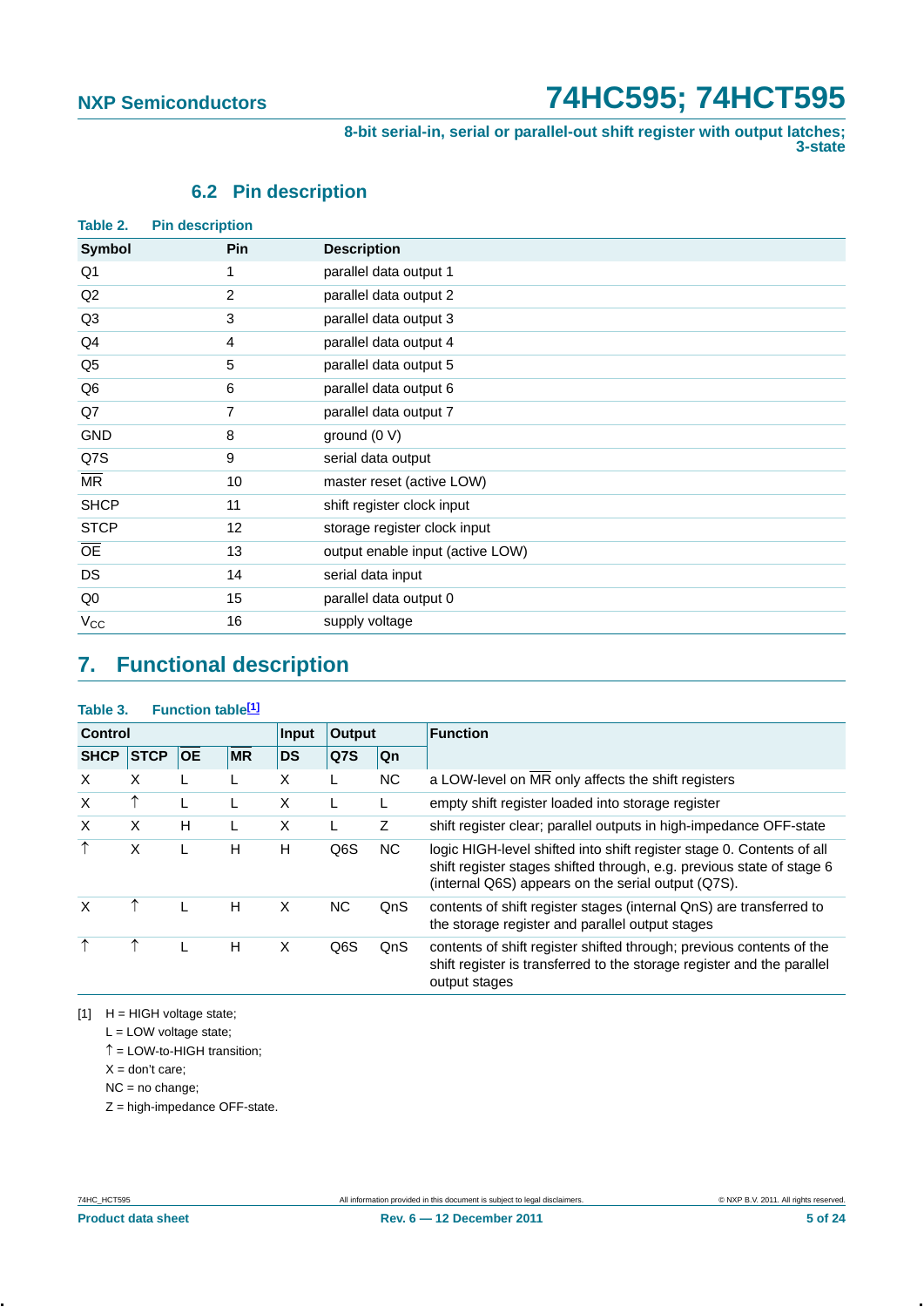**8-bit serial-in, serial or parallel-out shift register with output latches; 3-state**



## <span id="page-5-4"></span>**8. Limiting values**

### **Table 4. Limiting values**

*In accordance with the Absolute Maximum Rating System (IEC 60134). Voltages are referenced to GND (ground = 0 V).*

| <b>Symbol</b>    | <b>Parameter</b>         | <b>Conditions</b>                                             | Min                               | <b>Max</b>     | <b>Unit</b> |
|------------------|--------------------------|---------------------------------------------------------------|-----------------------------------|----------------|-------------|
| $V_{CC}$         | supply voltage           |                                                               | $-0.5$                            | $+7$           | V           |
| $I_{IK}$         | input clamping current   | $V_1$ < -0.5 V or $V_1$ > $V_{CC}$ + 0.5 V                    | ۰                                 | ±20            | mA          |
| $I_{OK}$         | output clamping current  | $V_{\rm O}$ < -0.5 V or $V_{\rm O}$ > V <sub>CC</sub> + 0.5 V | -                                 | ±20            | mA          |
| $I_{\rm O}$      | output current           | $V_O = -0.5$ V to $(V_{CC} + 0.5$ V)                          |                                   |                |             |
|                  |                          | pin Q7S                                                       | $\overline{\phantom{a}}$          | ±25            | mA          |
|                  |                          | pins Qn                                                       |                                   | ±35            | mA          |
| $I_{\rm CC}$     | supply current           |                                                               | $\overline{\phantom{a}}$          | 70             | mA          |
| <b>I</b> GND     | ground current           |                                                               | $-70$                             | $\blacksquare$ | mA          |
| $T_{\text{stg}}$ | storage temperature      |                                                               | -65                               | $+150$         | $^{\circ}C$ |
| $P_{\text{tot}}$ | total power dissipation  |                                                               |                                   |                |             |
|                  | DIP16 package            |                                                               | $\boxed{1}$                       | 750            | mW          |
|                  | SO <sub>16</sub> package |                                                               | $\boxed{2}$                       | 500            | mW          |
|                  | SSOP16 package           |                                                               | $\boxed{3}$ .                     | 500            | mW          |
|                  | TSSOP16 package          |                                                               | $[3]$<br>$\sim$                   | 500            | mW          |
|                  | DHVQFN16 package         |                                                               | $[4]$<br>$\overline{\phantom{a}}$ | 500            | mW          |

<span id="page-5-0"></span>[1] For DIP16 package:  $P_{tot}$  derates linearly with 12 mW/K above 70 °C.

<span id="page-5-1"></span>[1] For SO16 package:  $P_{\text{tot}}$  derates linearly with 12 mw/K above 70  $\degree$ C.<br>[2] For SO16 package:  $P_{\text{tot}}$  derates linearly with 8 mW/K above 70  $\degree$ C.

<span id="page-5-2"></span>[3] For SSOP16 and TSSOP16 packages:  $P_{tot}$  derates linearly with 5.5 mW/K above 60 °C.

<span id="page-5-3"></span>[4] For DHVQFN16 package:  $P_{tot}$  derates linearly with 4.5 mW/K above 60 °C.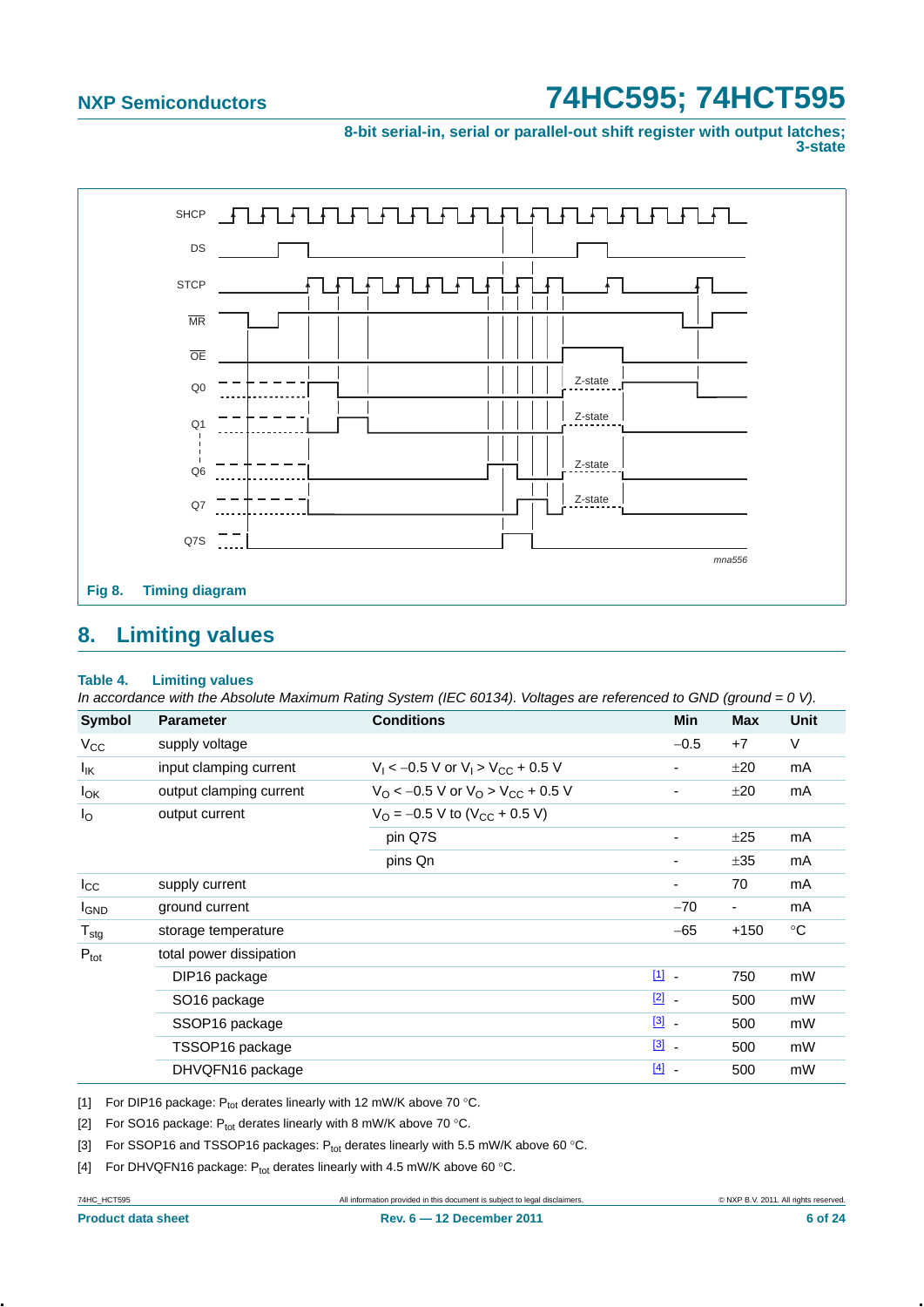**8-bit serial-in, serial or parallel-out shift register with output latches; 3-state**

## <span id="page-6-0"></span>**9. Recommended operating conditions**

### **Table 5. Recommended operating conditions**

| Symbol              | Parameter                 | <b>Conditions</b>    | 74HC595                  |                          |              | 74HCT595                 | Unit                     |              |      |
|---------------------|---------------------------|----------------------|--------------------------|--------------------------|--------------|--------------------------|--------------------------|--------------|------|
|                     |                           |                      | Min                      | <b>Typ</b>               | <b>Max</b>   | <b>Min</b>               | <b>Typ</b>               | <b>Max</b>   |      |
| $V_{\rm CC}$        | supply voltage            |                      | 2.0                      | 5.0                      | 6.0          | 4.5                      | 5.0                      | 5.5          | - V  |
| $V_{I}$             | input voltage             |                      | 0                        | $\overline{\phantom{a}}$ | $V_{\rm CC}$ | 0                        | ۰.                       | $V_{\rm CC}$ | -V   |
| $V_{\rm O}$         | output voltage            |                      | 0                        | $\overline{\phantom{a}}$ | $V_{\rm CC}$ | 0                        | $\blacksquare$           | $V_{\rm CC}$ | -V   |
| $\Delta t/\Delta V$ | input transition rise and | $V_{\rm CC}$ = 2.0 V | $\overline{\phantom{0}}$ | $\blacksquare$           | 625          | $\overline{\phantom{a}}$ | $\overline{\phantom{0}}$ | ۰.           | ns/V |
|                     | fall rate                 | $V_{\rm CC} = 4.5 V$ | ٠                        | 1.67                     | 139          | $\overline{\phantom{a}}$ | 1.67                     | 139          | ns/V |
|                     |                           | $V_{\rm CC} = 6.0 V$ | ۰                        | $\overline{\phantom{a}}$ | 83           | $\overline{\phantom{a}}$ | ٠                        | ۰.           | ns/V |
| $T_{amb}$           | ambient temperature       |                      | $-40$                    | $+25$                    | $+125$       | $-40$                    | $+25$                    | $+125$       | °C   |

## <span id="page-6-1"></span>**10. Static characteristics**

### **Table 6. Static characteristics**

*At recommended operating conditions; voltages are referenced to GND (ground = 0 V).*

| <b>Symbol</b>                       | <b>Conditions</b><br>Parameter |                                                                    |                          | $-40$ °C to +85 °C |                          | $-40$ °C to +125 °C | <b>Unit</b>              |        |
|-------------------------------------|--------------------------------|--------------------------------------------------------------------|--------------------------|--------------------|--------------------------|---------------------|--------------------------|--------|
|                                     |                                |                                                                    | Min                      | <b>Typ</b>         | <b>Max</b>               | <b>Min</b>          | <b>Max</b>               |        |
| <b>74HC595</b>                      |                                |                                                                    |                          |                    |                          |                     |                          |        |
| V <sub>IH</sub>                     | HIGH-level                     | $V_{\rm CC}$ = 2.0 V                                               | 1.5                      | 1.2                | $\overline{\phantom{a}}$ | 1.5                 | $\blacksquare$           | $\vee$ |
|                                     | input voltage                  | $V_{\text{CC}} = 4.5 V$                                            | 3.15                     | 2.4                | $\blacksquare$           | 3.15                | $\blacksquare$           | $\vee$ |
|                                     |                                | $V_{CC} = 6.0 V$                                                   | 4.2                      | 3.2                | $\overline{\phantom{a}}$ | 4.2                 | $\blacksquare$           | $\vee$ |
| $V_{IL}$                            | LOW-level<br>input voltage     | $V_{\text{CC}} = 2.0 V$                                            | ۰.                       | 0.8                | 0.5                      | $\blacksquare$      | 0.5                      | $\vee$ |
|                                     |                                | $V_{CC}$ = 4.5 V                                                   | $\overline{\phantom{0}}$ | 2.1                | 1.35                     | $\blacksquare$      | 1.35                     | $\vee$ |
|                                     |                                | $V_{CC}$ = 6.0 V                                                   | $\overline{\phantom{0}}$ | 2.8                | 1.8                      | $\blacksquare$      | 1.8                      | $\vee$ |
| <b>V<sub>OH</sub></b><br>HIGH-level | $V_I = V_{IH}$ or $V_{IL}$     |                                                                    |                          |                    |                          |                     |                          |        |
|                                     | output voltage                 | all outputs                                                        |                          |                    |                          |                     |                          |        |
|                                     |                                | $I_{\text{O}} = -20 \mu\text{A}$ ; $V_{\text{CC}} = 2.0 \text{ V}$ | 1.9                      | 2.0                | $\overline{\phantom{a}}$ | 1.9                 |                          | V      |
|                                     |                                | $I_{\text{O}} = -20 \mu\text{A}$ ; $V_{\text{CC}} = 4.5 \text{ V}$ | 4.4                      | 4.5                | $\blacksquare$           | 4.4                 |                          | $\vee$ |
|                                     |                                | $I_{\text{O}} = -20 \mu\text{A}$ ; $V_{\text{CC}} = 6.0 \text{ V}$ | 5.9                      | 6.0                | $\blacksquare$           | 5.9                 |                          | $\vee$ |
|                                     |                                | Q7S output                                                         |                          |                    |                          |                     |                          |        |
|                                     |                                | $I_{\Omega}$ = -4 mA; $V_{\text{CC}}$ = 4.5 V                      | 3.84                     | 4.32               | $\overline{\phantom{a}}$ | 3.7                 | $\overline{\phantom{a}}$ | V      |
|                                     |                                | $I_{\Omega}$ = -5.2 mA; $V_{\text{CC}}$ = 6.0 V                    | 5.34                     | 5.81               | $\blacksquare$           | 5.2                 |                          | $\vee$ |
|                                     |                                | Qn bus driver outputs                                              |                          |                    |                          |                     |                          |        |
|                                     |                                | $I_{\text{O}} = -6 \text{ mA}$ ; $V_{\text{CC}} = 4.5 \text{ V}$   | 3.84                     | 4.32               | $\overline{\phantom{a}}$ | 3.7                 | $\blacksquare$           | $\vee$ |
|                                     |                                | $I_{\Omega}$ = -7.8 mA; $V_{\text{CC}}$ = 6.0 V                    | 5.34                     | 5.81               | $\overline{\phantom{a}}$ | 5.2                 | $\overline{\phantom{a}}$ | $\vee$ |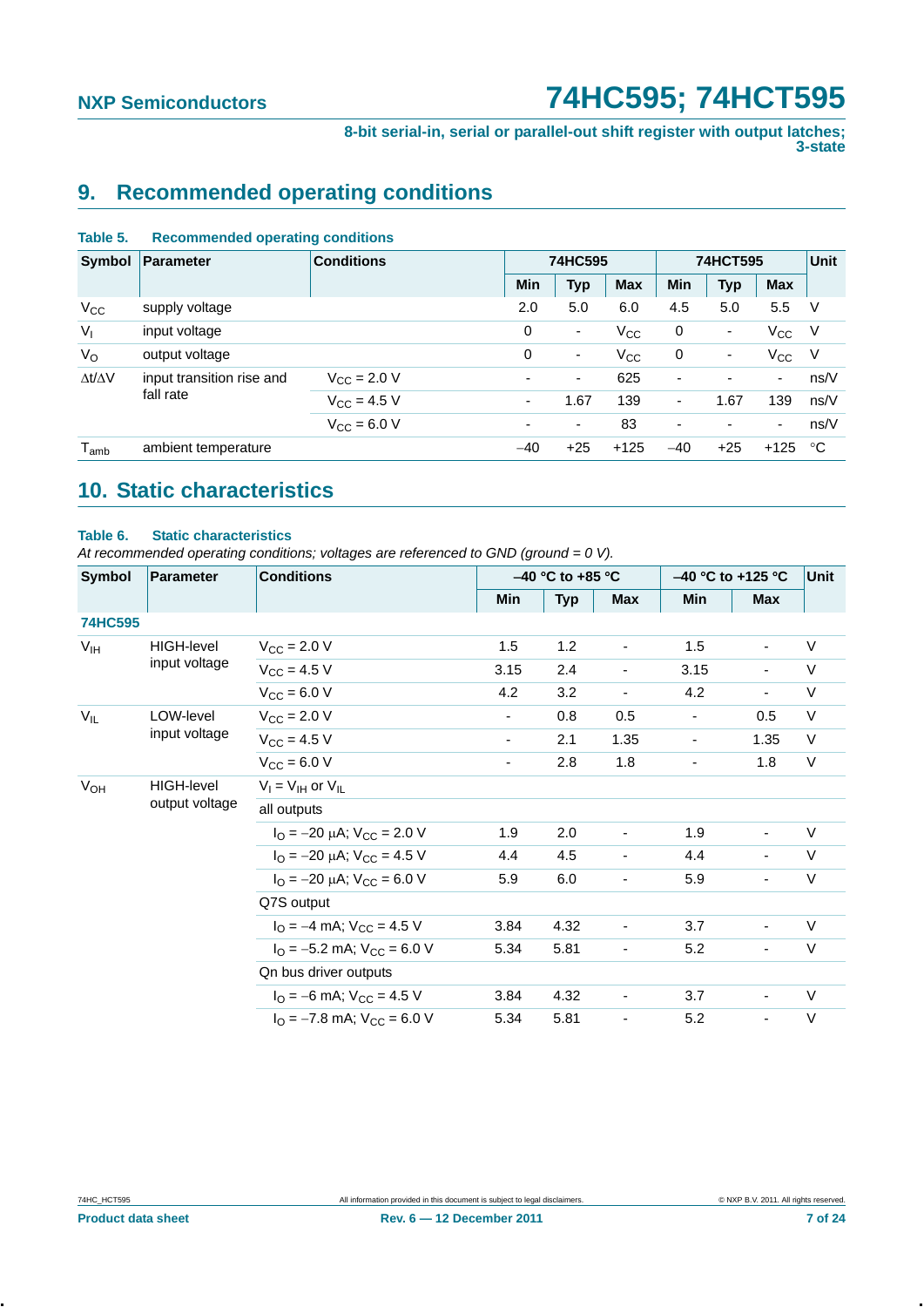### **8-bit serial-in, serial or parallel-out shift register with output latches; 3-state**

| <b>Symbol</b>   | <b>Parameter</b>                   | <b>Conditions</b>                                                       |                | -40 °C to +85 °C         |                              |                          | $-40$ °C to +125 °C | <b>Unit</b>  |
|-----------------|------------------------------------|-------------------------------------------------------------------------|----------------|--------------------------|------------------------------|--------------------------|---------------------|--------------|
|                 |                                    |                                                                         | Min            | <b>Typ</b>               | Max                          | Min                      | Max                 |              |
| $V_{OL}$        | LOW-level                          | $V_I = V_{IH}$ or $V_{IL}$                                              |                |                          |                              |                          |                     |              |
|                 | output voltage                     | all outputs                                                             |                |                          |                              |                          |                     |              |
|                 |                                    | $I_{\text{O}}$ = 20 µA; $V_{\text{CC}}$ = 2.0 V                         | ٠              | 0                        | 0.1                          | $\frac{1}{2}$            | 0.1                 | V            |
|                 |                                    | $I_{\text{O}} = 20 \mu\text{A}$ ; $V_{\text{CC}} = 4.5 \text{ V}$       |                | 0                        | 0.1                          |                          | 0.1                 | V            |
|                 |                                    | $I_{\text{O}}$ = 20 µA; $V_{\text{CC}}$ = 6.0 V                         |                | 0                        | 0.1                          | -                        | 0.1                 | $\mathsf{V}$ |
|                 |                                    | Q7S output                                                              |                |                          |                              |                          |                     |              |
|                 |                                    | $I_{\Omega}$ = 4 mA; $V_{\text{CC}}$ = 4.5 V                            | ٠              | 0.15                     | 0.33                         | $\blacksquare$           | 0.4                 | V            |
|                 |                                    | $IO$ = 5.2 mA; $VCC$ = 6.0 V                                            |                | 0.16                     | 0.33                         |                          | 0.4                 | $\vee$       |
|                 |                                    | Qn bus driver outputs                                                   |                |                          |                              |                          |                     |              |
|                 |                                    | $I_{\text{O}} = 6 \text{ mA}$ ; $V_{\text{CC}} = 4.5 \text{ V}$         |                | 0.15                     | 0.33                         |                          | 0.4                 | $\mathsf V$  |
|                 |                                    | $IO$ = 7.8 mA; $VCC$ = 6.0 V                                            |                | 0.16                     | 0.33                         |                          | 0.4                 | V            |
| ı,              | input leakage<br>current           | $V_1 = V_{CC}$ or GND; $V_{CC} = 6.0$ V                                 |                |                          | ±1.0                         |                          | ±1.0                | $\mu$ A      |
| $I_{OZ}$        | OFF-state<br>output current        | $V_I = V_{IH}$ or $V_{IL}$ ; $V_{CC} = 6.0$ V;<br>$V_O = V_{CC}$ or GND |                | $\overline{\phantom{0}}$ | $\pm 5.0$                    | $\overline{\phantom{0}}$ | ±10                 | μA           |
| $I_{\rm CC}$    | supply current                     | $V_1$ = $V_{CC}$ or GND; $I_Q$ = 0 A;<br>$V_{\text{CC}} = 6.0 V$        | $\blacksquare$ | $\overline{\phantom{a}}$ | 80                           | $\frac{1}{2}$            | 160                 | μA           |
| C <sub>1</sub>  | input<br>capacitance               |                                                                         |                | 3.5                      |                              |                          |                     | pF           |
| <b>74HCT595</b> |                                    |                                                                         |                |                          |                              |                          |                     |              |
| V <sub>IH</sub> | <b>HIGH-level</b><br>input voltage | $V_{CC}$ = 4.5 V to 5.5 V                                               | 2.0            | 1.6                      |                              | 2.0                      |                     | $\vee$       |
| $V_{IL}$        | LOW-level<br>input voltage         | $V_{CC}$ = 4.5 V to 5.5 V                                               |                | 1.2                      | 0.8                          |                          | 0.8                 | V            |
| $V_{OH}$        | <b>HIGH-level</b>                  | $V_1 = V_{1H}$ or $V_{1L}$ ; $V_{CC} = 4.5$ V                           |                |                          |                              |                          |                     |              |
|                 | output voltage                     | all outputs                                                             |                |                          |                              |                          |                     |              |
|                 |                                    | $I_{\Omega} = -20 \mu A$                                                | 4.4            | 4.5                      | $\frac{1}{2}$                | 4.4                      | $\blacksquare$      | V            |
|                 |                                    | Q7S output                                                              |                |                          |                              |                          |                     |              |
|                 |                                    | $I_{O} = -4$ mA                                                         | 3.84           | 4.32                     | $\qquad \qquad \blacksquare$ | 3.7                      |                     | V            |
|                 |                                    | Qn bus driver outputs                                                   |                |                          |                              |                          |                     |              |
|                 |                                    | $I_{O} = -6$ mA                                                         | 3.7            | 4.32                     |                              | 3.7                      |                     | V            |
| $V_{OL}$        | LOW-level                          | $V_1 = V_{1H}$ or $V_{1L}$ ; $V_{CC} = 4.5$ V                           |                |                          |                              |                          |                     |              |
|                 | output voltage                     | all outputs                                                             |                |                          |                              |                          |                     |              |
|                 |                                    | $I_{O} = 20 \mu A$                                                      |                | 0                        | 0.1                          |                          | 0.1                 | $\sf V$      |
|                 |                                    | Q7S output                                                              |                |                          |                              |                          |                     |              |
|                 |                                    | $IO = 4.0 mA$                                                           |                | 0.15                     | 0.33                         |                          | 0.4                 | V            |
|                 |                                    | Qn bus driver outputs                                                   |                |                          |                              |                          |                     |              |
|                 |                                    | $IO = 6.0 mA$                                                           |                | 0.16                     | 0.33                         |                          | 0.4                 | V            |
| ı,              | input leakage<br>current           | $V_1 = V_{CC}$ or GND; $V_{CC} = 5.5$ V                                 |                | -                        | $\pm 1.0$                    |                          | $\pm 1.0$           | μA           |

## **Table 6. Static characteristics** *…continued*

*At recommended operating conditions; voltages are referenced to GND (ground = 0 V).*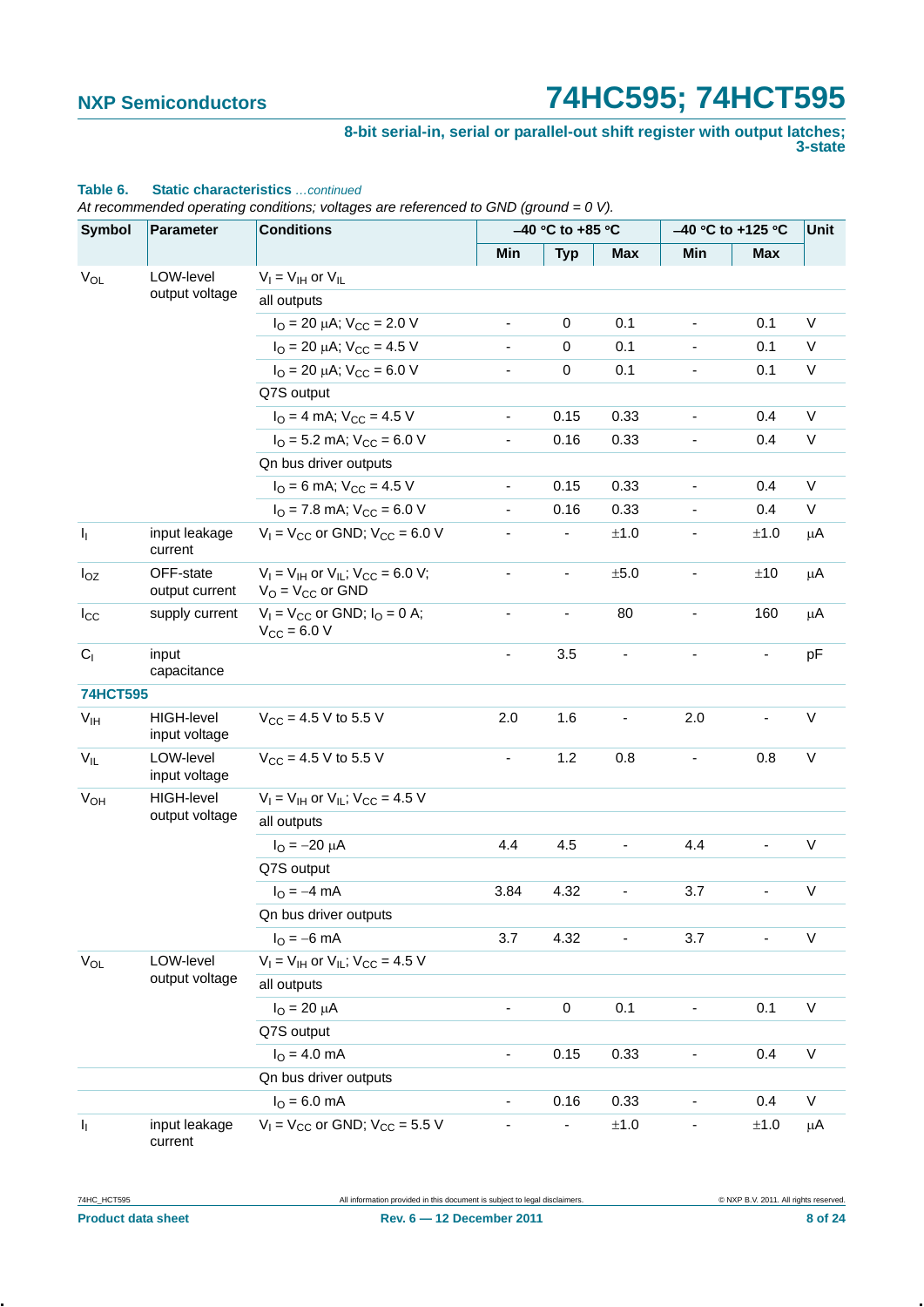### **8-bit serial-in, serial or parallel-out shift register with output latches; 3-state**

| <b>Symbol</b>   | Parameter                    | <b>Conditions</b>                                                                                                                |                | $-40$ °C to +85 °C |                          |            | $-40$ °C to +125 °C | Unit |
|-----------------|------------------------------|----------------------------------------------------------------------------------------------------------------------------------|----------------|--------------------|--------------------------|------------|---------------------|------|
|                 |                              |                                                                                                                                  | <b>Min</b>     | <b>Typ</b>         | <b>Max</b>               | <b>Min</b> | <b>Max</b>          |      |
| $I_{OZ}$        | OFF-state<br>output current  | $V_1 = V_{1H}$ or $V_{1I}$ ; $V_{CC} = 5.5$ V;<br>$V_{\Omega}$ = $V_{\text{CC}}$ or GND                                          |                | $\overline{a}$     | ±5.0                     | ٠          | ±10                 | μA   |
| $I_{\rm CC}$    | supply current               | $V_1 = V_{CC}$ or GND; $I_0 = 0$ A;<br>$V_{CC} = 5.5 V$                                                                          |                |                    | 80                       |            | 160                 | μA   |
| $\Delta I_{CC}$ | additional<br>supply current | per input pin; $I_{\Omega} = 0$ A; $V_1 = V_{\Omega}C$ –<br>2.1 V; other inputs at $V_{CC}$ or GND;<br>$V_{CC}$ = 4.5 V to 5.5 V |                |                    |                          |            |                     |      |
|                 |                              | pins MR, SHCP, STCP, OE                                                                                                          | $\blacksquare$ | 150                | 675                      | -          | 735                 | μA   |
|                 |                              | pin DS                                                                                                                           |                | 25                 | 113                      |            | 123                 | μA   |
| C <sub>1</sub>  | input<br>capacitance         |                                                                                                                                  | ۰.             | 3.5                | $\overline{\phantom{a}}$ |            | ۰.                  | pF   |

### **Table 6. Static characteristics** *…continued*

*At recommended operating conditions; voltages are referenced to GND (ground = 0 V)*.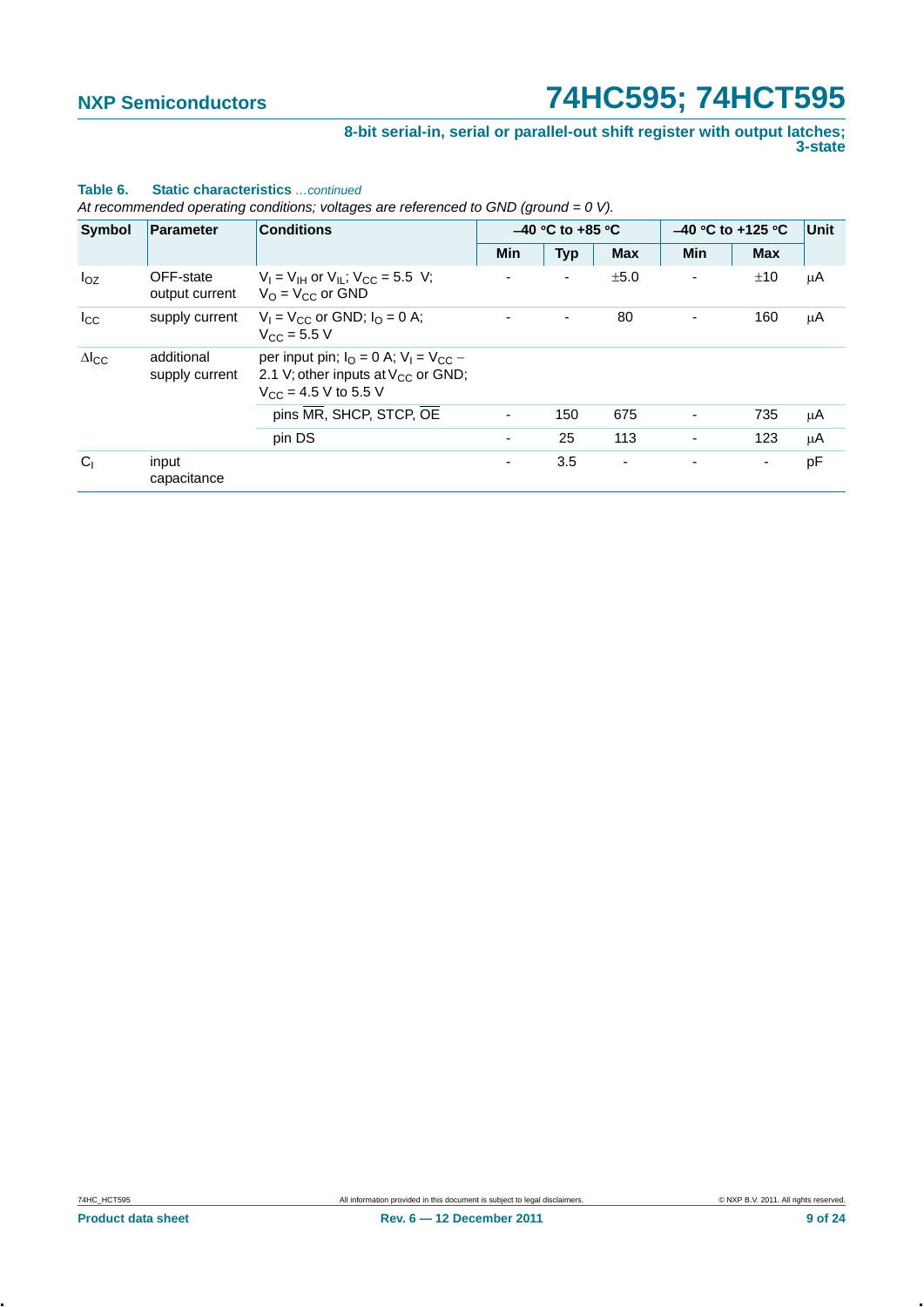**8-bit serial-in, serial or parallel-out shift register with output latches; 3-state**

## <span id="page-9-0"></span>**11. Dynamic characteristics**

### **Table 7. Dynamic characteristics**

*Voltages are referenced to GND (ground = 0 V); for test circuit see [Figure 14](#page-14-0).* 

|                | Symbol Parameter | <b>Conditions</b>                     |       |                              | 25 °C                   |                          |                              | –40 °C to +85 °C             | $-40$ °C to +125 °C Unit     |                              |    |
|----------------|------------------|---------------------------------------|-------|------------------------------|-------------------------|--------------------------|------------------------------|------------------------------|------------------------------|------------------------------|----|
|                |                  |                                       |       | Min                          | Typ <sup>[1]</sup>      | Max                      | Min                          | <b>Max</b>                   | Min                          | <b>Max</b>                   |    |
| <b>74HC595</b> |                  |                                       |       |                              |                         |                          |                              |                              |                              |                              |    |
| $t_{\rm pd}$   |                  | propagation SHCP to Q7S; see Figure 9 | $[2]$ |                              |                         |                          |                              |                              |                              |                              |    |
|                | delay            | $V_{CC}$ = 2 V                        |       | $\qquad \qquad \blacksquare$ | 52                      | 160                      | -                            | 200                          | $\overline{\phantom{a}}$     | 240                          | ns |
|                |                  | $V_{CC} = 4.5 V$                      |       |                              | 19                      | 32                       |                              | 40                           | $\qquad \qquad \blacksquare$ | 48                           | ns |
|                |                  | $V_{CC} = 6 V$                        |       | $\blacksquare$               | 15                      | 27                       | $\blacksquare$               | 34                           | $\overline{\phantom{a}}$     | 41                           | ns |
|                |                  | STCP to Qn; see Figure 10             | $[2]$ |                              |                         |                          |                              |                              |                              |                              |    |
|                |                  | $V_{CC}$ = 2 V                        |       | $\overline{\phantom{0}}$     | 55                      | 175                      | $\overline{\phantom{a}}$     | 220                          | $\overline{\phantom{a}}$     | 265                          | ns |
|                |                  | $V_{CC} = 4.5 V$                      |       |                              | 20                      | 35                       |                              | 44                           | $\blacksquare$               | 53                           | ns |
|                |                  | $V_{CC} = 6 V$                        |       | $\blacksquare$               | 16                      | 30                       | $\overline{\phantom{a}}$     | 37                           | $\overline{\phantom{a}}$     | 45                           | ns |
|                |                  | MR to Q7S; see Figure 12              | $[3]$ |                              |                         |                          |                              |                              |                              |                              |    |
|                |                  | $V_{CC}$ = 2 V                        |       | $\blacksquare$               | 47                      | 175                      | $\qquad \qquad \blacksquare$ | 220                          | $\overline{\phantom{a}}$     | 265                          | ns |
|                |                  | $V_{CC} = 4.5 V$                      |       | $\overline{\phantom{a}}$     | 17                      | 35                       |                              | 44                           | $\blacksquare$               | 53                           | ns |
|                |                  | $V_{CC} = 6 V$                        |       | $\blacksquare$               | 14                      | 30                       | $\blacksquare$               | 37                           | $\overline{\phantom{a}}$     | 45                           | ns |
| $t_{en}$       | enable time      | OE to Qn; see Figure 13               | $[4]$ |                              |                         |                          |                              |                              |                              |                              |    |
|                |                  | $V_{CC} = 2 V$                        |       | $\blacksquare$               | 47                      | 150                      | $\qquad \qquad \blacksquare$ | 190                          | $\overline{\phantom{a}}$     | 225                          | ns |
|                |                  | $V_{CC} = 4.5 V$                      |       | $\qquad \qquad \blacksquare$ | 17                      | 30                       | -                            | 38                           | $\qquad \qquad \blacksquare$ | 45                           | ns |
|                |                  | $V_{CC} = 6 V$                        |       | $\blacksquare$               | 14                      | 26                       | $\overline{\phantom{a}}$     | 33                           | $\overline{\phantom{a}}$     | 38                           | ns |
| $t_{dis}$      |                  | disable time OE to Qn; see Figure 13  | [5]   |                              |                         |                          |                              |                              |                              |                              |    |
|                |                  | $V_{CC} = 2 V$                        |       | $\qquad \qquad \blacksquare$ | 41                      | 150                      | -                            | 190                          | $\overline{\phantom{a}}$     | 225                          | ns |
|                |                  | $V_{CC} = 4.5 V$                      |       | $\qquad \qquad \blacksquare$ | 15                      | 30                       | -                            | 38                           | $\blacksquare$               | 45                           | ns |
|                |                  | $V_{CC} = 6 V$                        |       | $\qquad \qquad \blacksquare$ | 12                      | 27                       | $\blacksquare$               | 33                           | $\overline{\phantom{a}}$     | 38                           | ns |
| t <sub>w</sub> | pulse width      | SHCP HIGH or LOW;<br>see Figure 9     |       |                              |                         |                          |                              |                              |                              |                              |    |
|                |                  | $V_{CC}$ = 2 V                        |       | 75                           | 17                      | $\blacksquare$           | 95                           | $\overline{\phantom{0}}$     | 110                          | $\overline{\phantom{a}}$     | ns |
|                |                  | $V_{CC}$ = 4.5 V                      |       | 15                           | 6                       | $\blacksquare$           | 19                           | ÷,                           | 22                           | $\blacksquare$               | ns |
|                |                  | $V_{CC}$ = 6 V                        |       | 13                           | 5                       | $\blacksquare$           | 16                           | $\qquad \qquad \blacksquare$ | 19                           | $\overline{\phantom{a}}$     | ns |
|                |                  | STCP HIGH or LOW;<br>see Figure 10    |       |                              |                         |                          |                              |                              |                              |                              |    |
|                |                  | $V_{CC} = 2 V$                        |       | 75                           | 11                      |                          | 95                           | $\overline{\phantom{a}}$     | 110                          |                              | ns |
|                |                  | $V_{CC} = 4.5 V$                      |       | 15                           | $\overline{\mathbf{4}}$ | $\blacksquare$           | 19                           | ä,                           | 22                           |                              | ns |
|                |                  | $V_{CC} = 6 V$                        |       | 13                           | 3                       | ÷                        | 16                           |                              | 19                           |                              | ns |
|                |                  | MR LOW; see Figure 12                 |       |                              |                         |                          |                              |                              |                              |                              |    |
|                |                  | $V_{CC}$ = 2 V                        |       | 75                           | 17                      | ÷                        | 95                           |                              | 110                          | $\qquad \qquad \blacksquare$ | ns |
|                |                  | $V_{CC} = 4.5 V$                      |       | 15                           | 6                       | $\overline{\phantom{a}}$ | 19                           | $\blacksquare$               | 22                           | $\overline{\phantom{0}}$     | ns |
|                |                  | $V_{CC} = 6 V$                        |       | 13                           | 5                       | ÷                        | 16                           |                              | 19                           |                              | ns |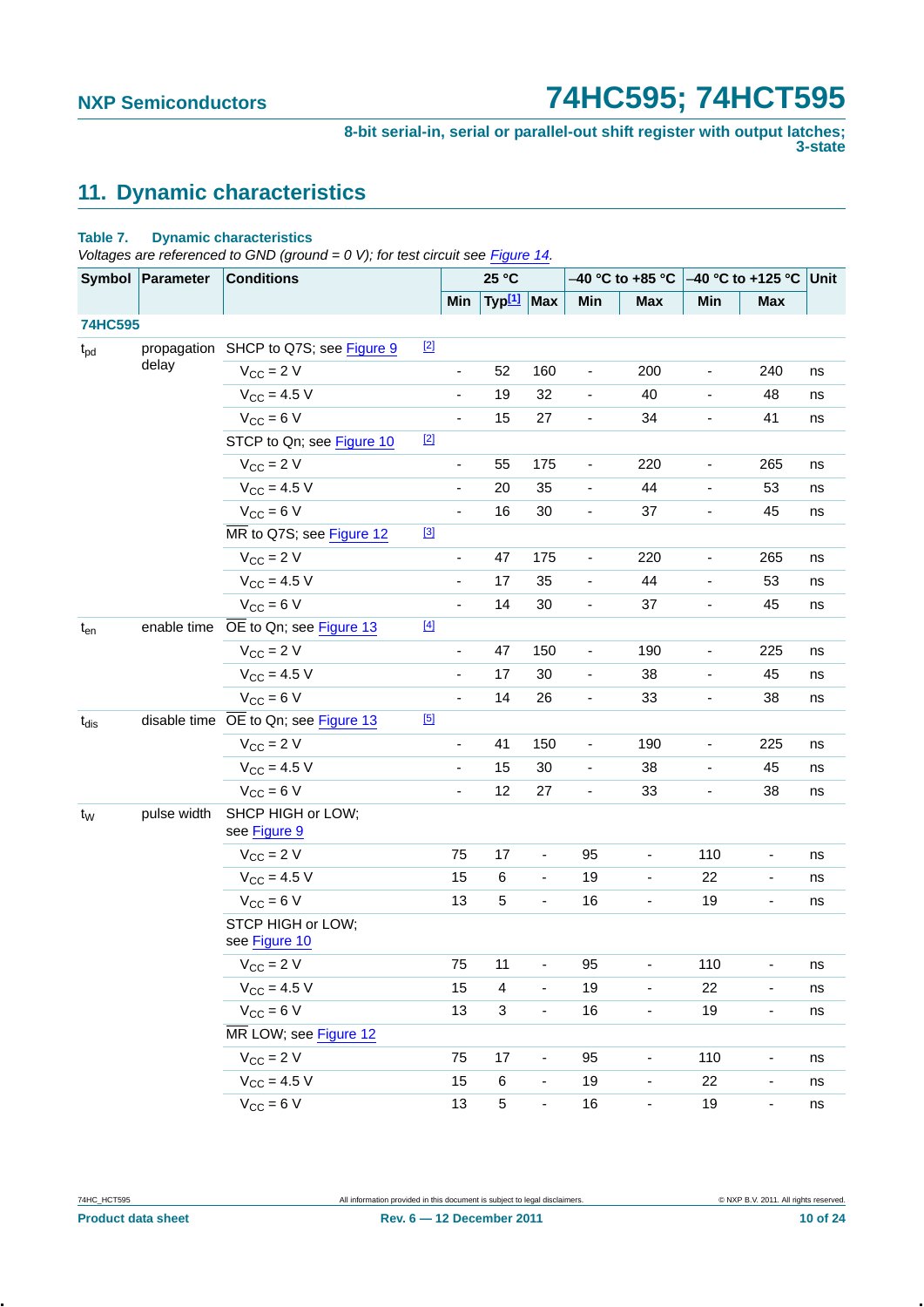**8-bit serial-in, serial or parallel-out shift register with output latches; 3-state**

|                  |                                     | Voltages are referenced to GND (ground = $0$ V); for test circuit see Figure 14. |        |                          |                        |                          |                          |                          |                              |                              |            |
|------------------|-------------------------------------|----------------------------------------------------------------------------------|--------|--------------------------|------------------------|--------------------------|--------------------------|--------------------------|------------------------------|------------------------------|------------|
|                  | Symbol Parameter                    | <b>Conditions</b>                                                                |        |                          | 25 °C                  |                          |                          | –40 °C to +85 °C         |                              | $-40$ °C to +125 °C          | Unit       |
|                  |                                     |                                                                                  |        | Min                      | Typ <sup>[1]</sup> Max |                          | Min                      | <b>Max</b>               | Min                          | <b>Max</b>                   |            |
| $t_{\rm su}$     | set-up time                         | DS to SHCP; see Figure 10                                                        |        |                          |                        |                          |                          |                          |                              |                              |            |
|                  |                                     | $V_{CC}$ = 2 V                                                                   |        | 50                       | 11                     | $\blacksquare$           | 65                       | $\blacksquare$           | 75                           | $\qquad \qquad \blacksquare$ | ns         |
|                  |                                     | $V_{CC}$ = 4.5 V                                                                 |        | 10                       | $\overline{4}$         | $\blacksquare$           | 13                       |                          | 15                           | ٠                            | ns         |
|                  |                                     | $V_{CC} = 6 V$                                                                   |        | 9                        | $\mathbf{3}$           | ä,                       | 11                       | $\overline{\phantom{a}}$ | 13                           | $\overline{\phantom{0}}$     | ns         |
|                  |                                     | SHCP to STCP;<br>see Figure 11                                                   |        |                          |                        |                          |                          |                          |                              |                              |            |
|                  |                                     | $V_{CC}$ = 2 V                                                                   |        | 75                       | 22                     | $\overline{\phantom{a}}$ | 95                       | $\blacksquare$           | 110                          | $\qquad \qquad \blacksquare$ | ns         |
|                  |                                     | $V_{CC} = 4.5 V$                                                                 |        | 15                       | 8                      |                          | 19                       |                          | 22                           |                              | ns         |
|                  |                                     | $V_{CC} = 6 V$                                                                   |        | 13                       | $\overline{7}$         | $\blacksquare$           | 16                       | $\blacksquare$           | 19                           | $\qquad \qquad \blacksquare$ | ns         |
| t <sub>h</sub>   | hold time                           | DS to SHCP; see Figure 11                                                        |        |                          |                        |                          |                          |                          |                              |                              |            |
|                  |                                     | $V_{CC}$ = 2 V                                                                   |        | $\mathbf{3}$             | $-6$                   | $\overline{\phantom{a}}$ | $\sqrt{3}$               | $\blacksquare$           | 3                            | $\qquad \qquad \blacksquare$ | ns         |
|                  |                                     | $V_{CC} = 4.5 V$                                                                 |        | $\mathbf{3}$             | $-2$                   |                          | $\sqrt{3}$               |                          | 3                            |                              | ns         |
|                  |                                     | $V_{CC} = 6 V$                                                                   |        | 3                        | $-2$                   | $\overline{\phantom{a}}$ | 3                        | ä,                       | 3                            | $\blacksquare$               | ns         |
| $t_{rec}$        | recovery                            | MR to SHCP; see Figure 12                                                        |        |                          |                        |                          |                          |                          |                              |                              |            |
|                  | time                                | $V_{CC}$ = 2 V                                                                   |        | 50                       | $-19$                  | $\overline{\phantom{a}}$ | 65                       | $\overline{\phantom{a}}$ | 75                           | $\qquad \qquad \blacksquare$ | ns         |
|                  |                                     | $V_{CC}$ = 4.5 V                                                                 |        | 10                       | $-7$                   | ä,                       | 13                       |                          | 15                           | $\qquad \qquad \blacksquare$ | ns         |
|                  |                                     | $V_{CC} = 6 V$                                                                   |        | $\boldsymbol{9}$         | $-6$                   | $\blacksquare$           | 11                       | $\overline{\phantom{a}}$ | 13                           | $\qquad \qquad \blacksquare$ | ns         |
| $f_{\text{max}}$ | maximum<br>frequency                | SHCP or STCP;<br>see Figure 9 and 10                                             |        |                          |                        |                          |                          |                          |                              |                              |            |
|                  |                                     | $V_{CC}$ = 2 V                                                                   |        | 9                        | 30                     | $\blacksquare$           | 4.8                      | $\overline{\phantom{a}}$ | 4                            | $\overline{\phantom{a}}$     | <b>MHz</b> |
|                  |                                     | $V_{CC} = 4.5 V$                                                                 |        | 30                       | 91                     | $\blacksquare$           | 24                       |                          | 20                           | $\overline{a}$               | <b>MHz</b> |
|                  |                                     | $V_{CC} = 6 V$                                                                   |        | 35                       | 108                    | $\blacksquare$           | 28                       | $\overline{\phantom{a}}$ | 24                           | $\qquad \qquad \blacksquare$ | <b>MHz</b> |
| $C_{PD}$         | power<br>dissipation<br>capacitance | $f_i = 1$ MHz; $V_i =$ GND to $V_{CC}$                                           | [6][7] | $\overline{\phantom{a}}$ | 115                    | ÷,                       |                          |                          |                              | ÷,                           | pF         |
|                  | 74HCT595; $V_{CC}$ = 4.5 V to 5.5 V |                                                                                  |        |                          |                        |                          |                          |                          |                              |                              |            |
| $t_{\text{pd}}$  |                                     | propagation SHCP to Q7S; see Figure 9                                            | $[2]$  | $\overline{\phantom{a}}$ | 25                     | 42                       | $\blacksquare$           | 53                       | $\qquad \qquad \blacksquare$ | 63                           | ns         |
|                  | delay                               | STCP to Qn; see Figure 10                                                        | $[2]$  |                          | 24                     | 40                       |                          | 50                       |                              | 60                           | ns         |
|                  |                                     | MR to Q7S; see Figure 12                                                         | $[3]$  | ÷,                       | 23                     | 40                       | $\overline{\phantom{a}}$ | 50                       | $\overline{\phantom{a}}$     | 60                           | ns         |
| $t_{en}$         | enable time                         | OE to Qn; see Figure 13                                                          | $[4]$  | ÷,                       | 21                     | 35                       | ٠                        | 44                       | Ĭ.                           | 53                           | ns         |
| $t_{dis}$        |                                     | disable time OE to Qn; see Figure 13                                             | [5]    | $\overline{\phantom{a}}$ | 18                     | 30                       | ۰                        | 38                       | ٠                            | 45                           | ns         |
| $t_W$            | pulse width                         | SHCP HIGH or LOW;<br>see Figure 9                                                |        | 16                       | $\,6$                  | $\blacksquare$           | 20                       |                          | 24                           | $\overline{\phantom{0}}$     | ns         |
|                  |                                     | STCP HIGH or LOW;<br>see Figure 10                                               |        | 16                       | 5                      | $\blacksquare$           | 20                       | $\overline{\phantom{a}}$ | 24                           | $\qquad \qquad \blacksquare$ | ns         |
|                  |                                     | MR LOW; see Figure 12                                                            |        | 20                       | 8                      | $\overline{\phantom{a}}$ | 25                       | $\overline{\phantom{a}}$ | 30                           | $\qquad \qquad \blacksquare$ | ns         |
| $t_{\rm su}$     | set-up time                         | DS to SHCP; see Figure 10                                                        |        | 16                       | 5                      | $\overline{\phantom{a}}$ | 20                       |                          | 24                           | $\qquad \qquad \blacksquare$ | ns         |
|                  |                                     | SHCP to STCP;<br>see Figure 11                                                   |        | 16                       | 8                      | $\overline{\phantom{a}}$ | 20                       | $\overline{\phantom{a}}$ | 24                           | $\qquad \qquad \blacksquare$ | ns         |
| t <sub>h</sub>   | hold time                           | DS to SHCP; see Figure 11                                                        |        | 3                        | $-2$                   | $\blacksquare$           | 3                        | $\blacksquare$           | 3                            | $\qquad \qquad \blacksquare$ | ns         |

### **Table 7. Dynamic characteristics** *…continued*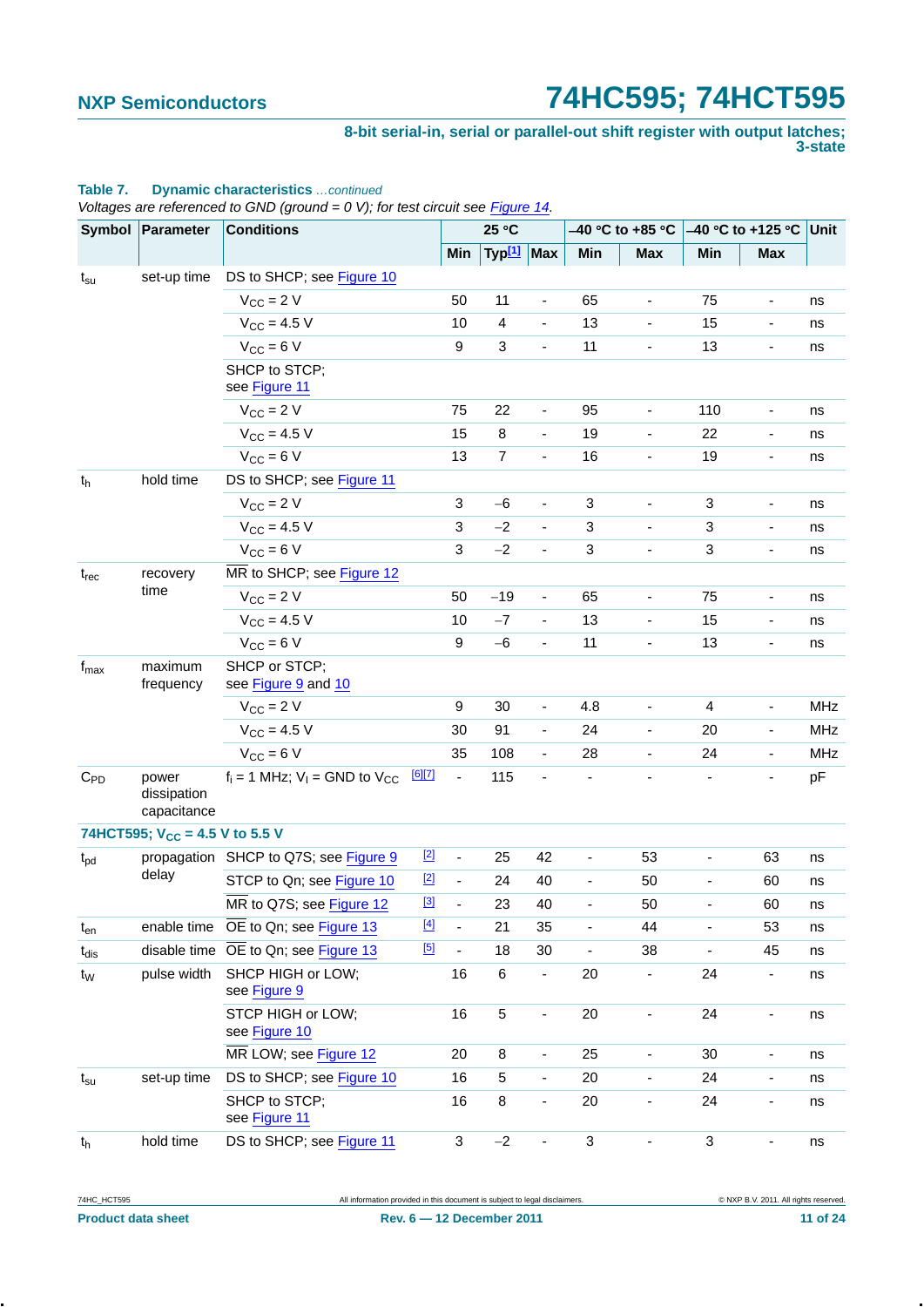**8-bit serial-in, serial or parallel-out shift register with output latches; 3-state**

|                  | voltages are referenced to GND (ground $= 0, 0, 10$ rest circuit see Figure 14. |                                                              |                          |                        |                          |                                              |            |            |                          |            |
|------------------|---------------------------------------------------------------------------------|--------------------------------------------------------------|--------------------------|------------------------|--------------------------|----------------------------------------------|------------|------------|--------------------------|------------|
|                  | Symbol Parameter<br><b>Conditions</b>                                           |                                                              |                          | 25 °C                  |                          | $-40$ °C to +85 °C $ -40$ °C to +125 °C Unit |            |            |                          |            |
|                  |                                                                                 |                                                              | Min                      | Typ <sup>[1]</sup> Max |                          | <b>Min</b>                                   | <b>Max</b> | <b>Min</b> | <b>Max</b>               |            |
| $t_{rec}$        | recovery<br>time                                                                | MR to SHCP; see Figure 12                                    | 10                       | $-7$                   | ۰                        | 13                                           |            | 15         | $\overline{\phantom{a}}$ | ns         |
| $f_{\text{max}}$ | maximum<br>frequency                                                            | SHCP and STCP:<br>see Figure 9 and 10                        | 30                       | 52                     | ٠                        | 24                                           |            | 20         | $\overline{\phantom{a}}$ | <b>MHz</b> |
| $C_{PD}$         | power<br>dissipation<br>capacitance                                             | [6]<br>$f_i = 1$ MHz; $V_i =$ GND to $V_{CC}$<br>$\boxed{7}$ | $\overline{\phantom{0}}$ | 130                    | $\overline{\phantom{a}}$ |                                              |            |            |                          | рF         |

### **Table 7. Dynamic characteristics** *…continued*

*Voltages are referenced to GND (ground = 0 V); for test circuit see Figure 14.*

- <span id="page-11-0"></span>[1] Typical values are measured at nominal supply voltage.
- <span id="page-11-2"></span>[2]  $t_{pd}$  is the same as  $t_{PHL}$  and  $t_{PLH}$ .
- <span id="page-11-3"></span>[3]  $t_{\text{od}}$  is the same as  $t_{\text{PHL}}$  only.
- <span id="page-11-4"></span>[4]  $t_{en}$  is the same as  $t_{PZ}$  and  $t_{PZH}$ .
- <span id="page-11-5"></span>[5]  $t_{dis}$  is the same as t<sub>PLZ</sub> and t<sub>PHZ</sub>.
- <span id="page-11-6"></span>[6] C<sub>PD</sub> is used to determine the dynamic power dissipation ( $P_D$  in  $\mu$ W).
	- $P_D = C_{PD} \times V_{CC}^2 \times f_i + \Sigma (C_L \times V_{CC}^2 \times f_0)$  where:
	- $f_i$  = input frequency in MHz;

 $f<sub>o</sub>$  = output frequency in MHz;

- $\Sigma(C_L \times V_{CC}^2 \times f_0)$  = sum of outputs;
- $C_L$  = output load capacitance in pF;
- $V_{CC}$  = supply voltage in V.
- <span id="page-11-7"></span>[7] All 9 outputs switching.

## <span id="page-11-8"></span>**12. Waveforms**

<span id="page-11-1"></span>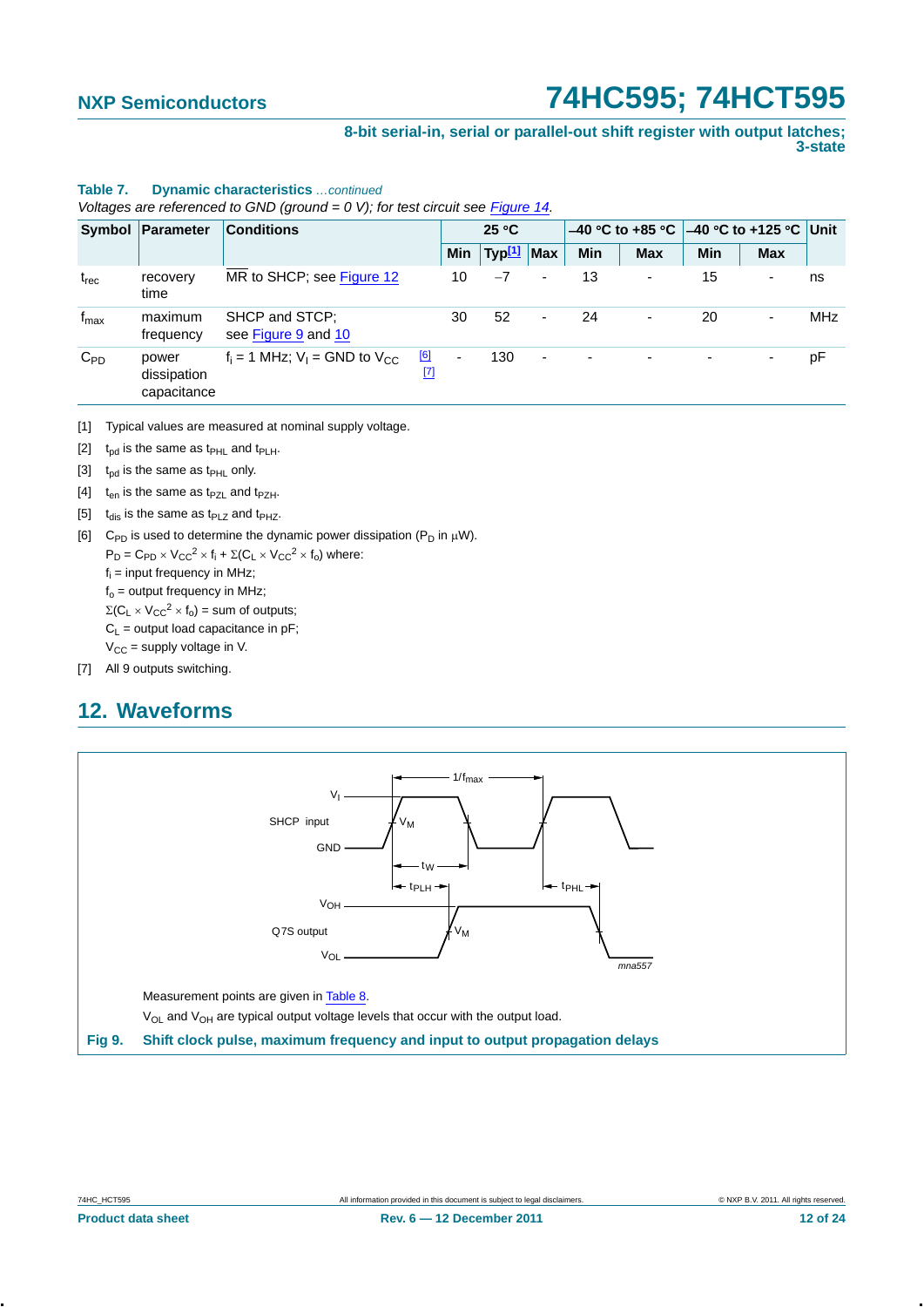**8-bit serial-in, serial or parallel-out shift register with output latches; 3-state**



<span id="page-12-1"></span><span id="page-12-0"></span>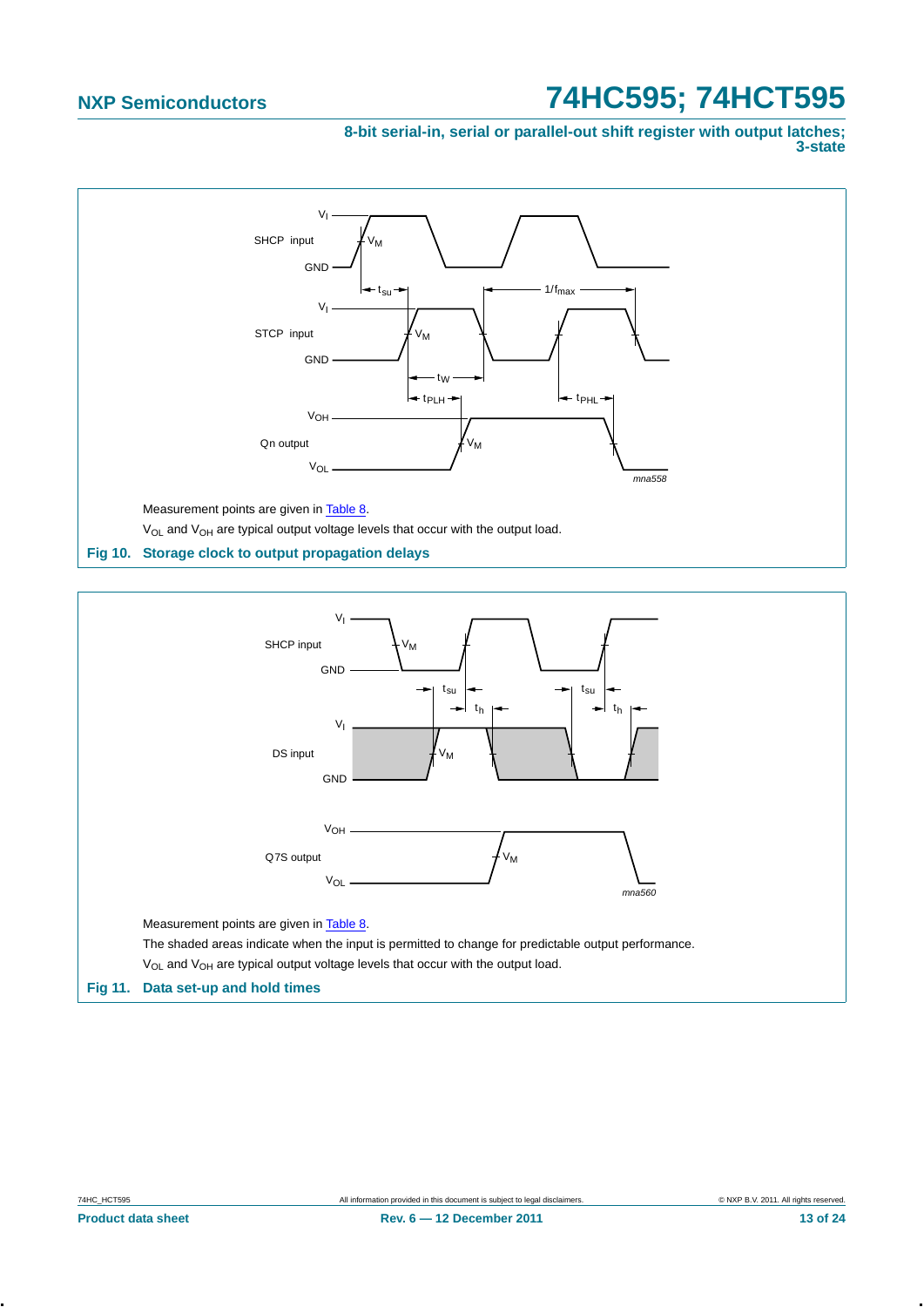**8-bit serial-in, serial or parallel-out shift register with output latches; 3-state**



<span id="page-13-0"></span>

### <span id="page-13-2"></span><span id="page-13-1"></span>**Table 8. Measurement points**

| <b>Type</b> | Input          | Output         |
|-------------|----------------|----------------|
|             | V <sub>M</sub> | V <sub>M</sub> |
| 74HC595     | $0.5V_{CC}$    | $0.5V_{CC}$    |
| 74HCT595    | 1.3V           | 1.3V           |
|             |                |                |
|             |                |                |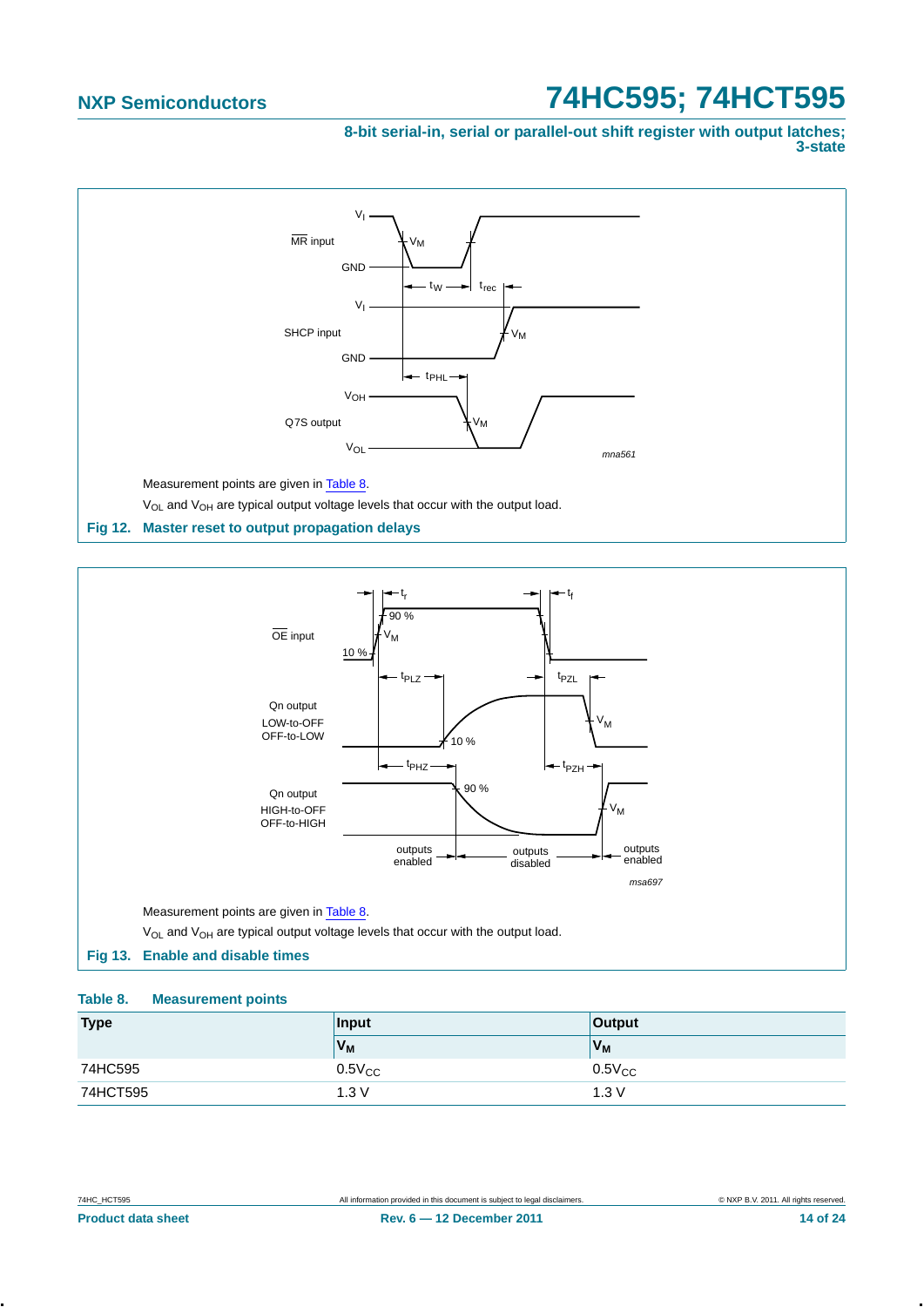### **8-bit serial-in, serial or parallel-out shift register with output latches; 3-state**



<span id="page-14-1"></span><span id="page-14-0"></span>

| Table 9.<br><b>Test data</b> |
|------------------------------|
|------------------------------|

| <b>Type</b> | Input |                                 | Load                      |              | S1 position       |                                     |                                     |
|-------------|-------|---------------------------------|---------------------------|--------------|-------------------|-------------------------------------|-------------------------------------|
|             |       | ւ <sub>r</sub> , ւ <sub>ք</sub> | $\mathbf{v}_{\mathsf{L}}$ | N            | <b>TPHL, TPLH</b> | t <sub>PZH</sub> , t <sub>PHZ</sub> | T <sub>PZL</sub> , T <sub>PLZ</sub> |
| 74HC595     | ⊻сс   | 6 ns                            | 50pF                      | k $\Omega$   | open              | <b>GND</b>                          | ⊻сс                                 |
| 74HCT595    | 3V    | 6 ns                            | 50pF                      | 1 k $\Omega$ | open              | GND                                 | ⊻сс                                 |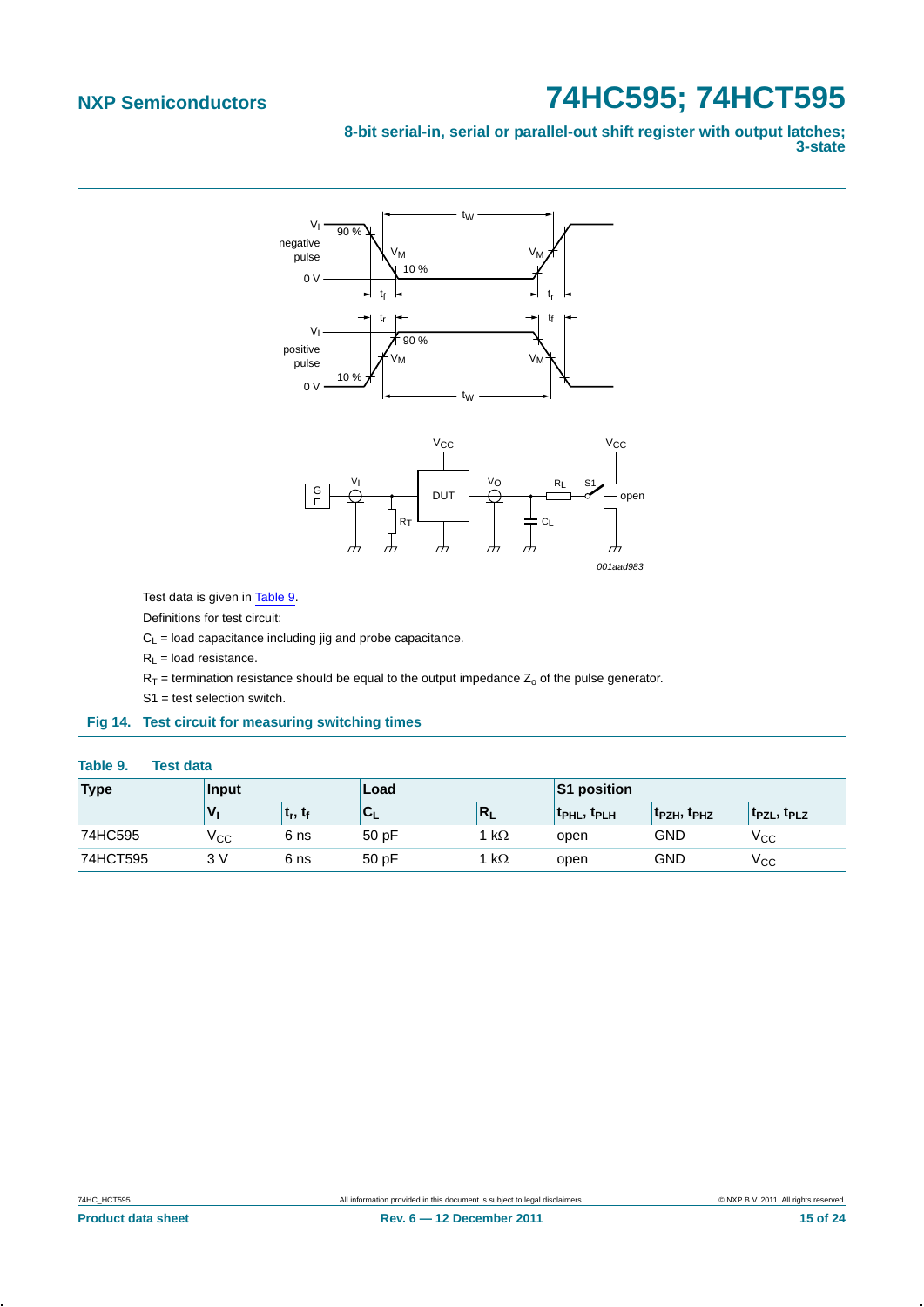**8-bit serial-in, serial or parallel-out shift register with output latches; 3-state**

## <span id="page-15-0"></span>**13. Package outline**



### **Fig 15. Package outline SOT38-4 (DIP16)**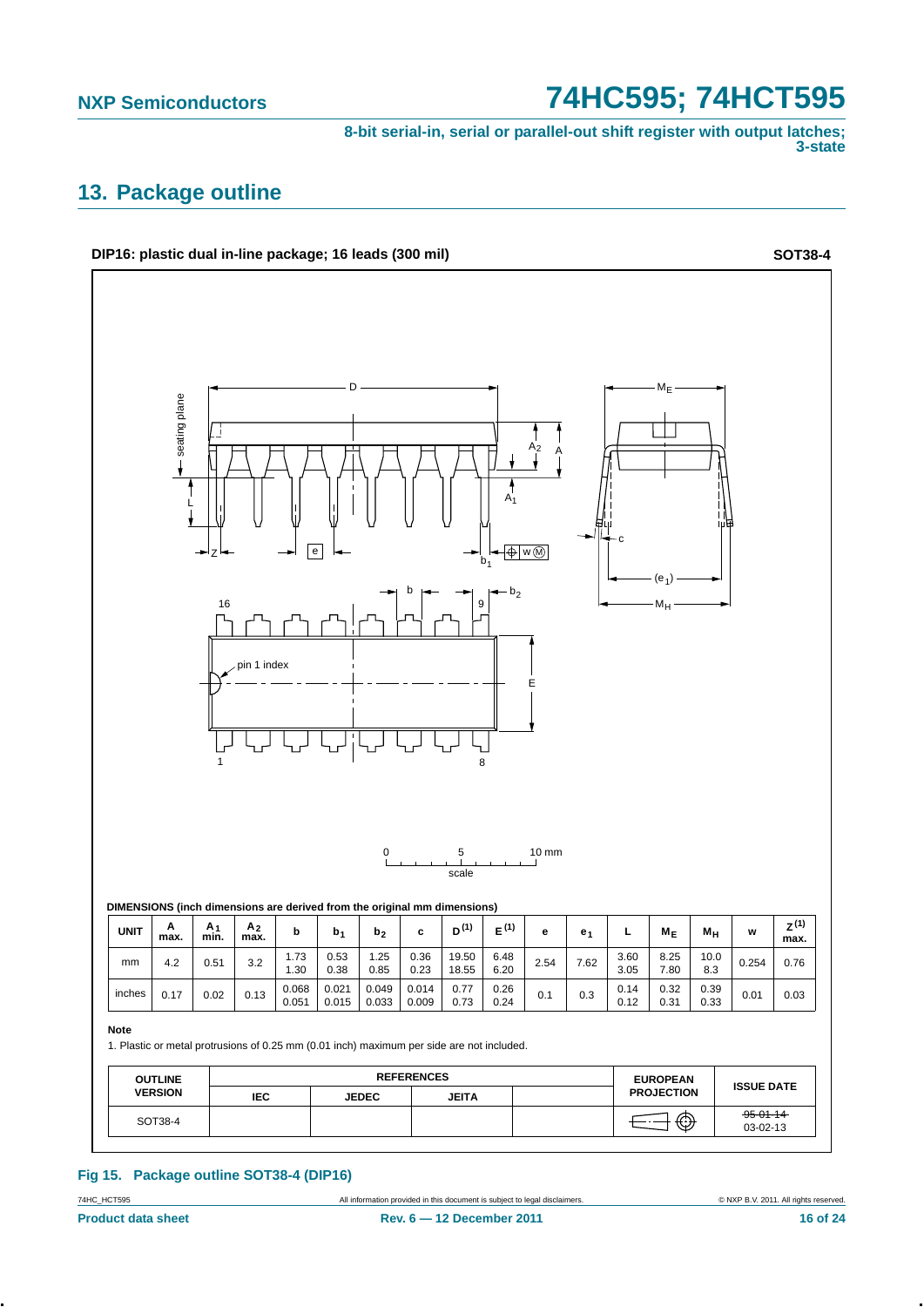**8-bit serial-in, serial or parallel-out shift register with output latches; 3-state**



### **Fig 16. Package outline SOT109-1 (SO16)**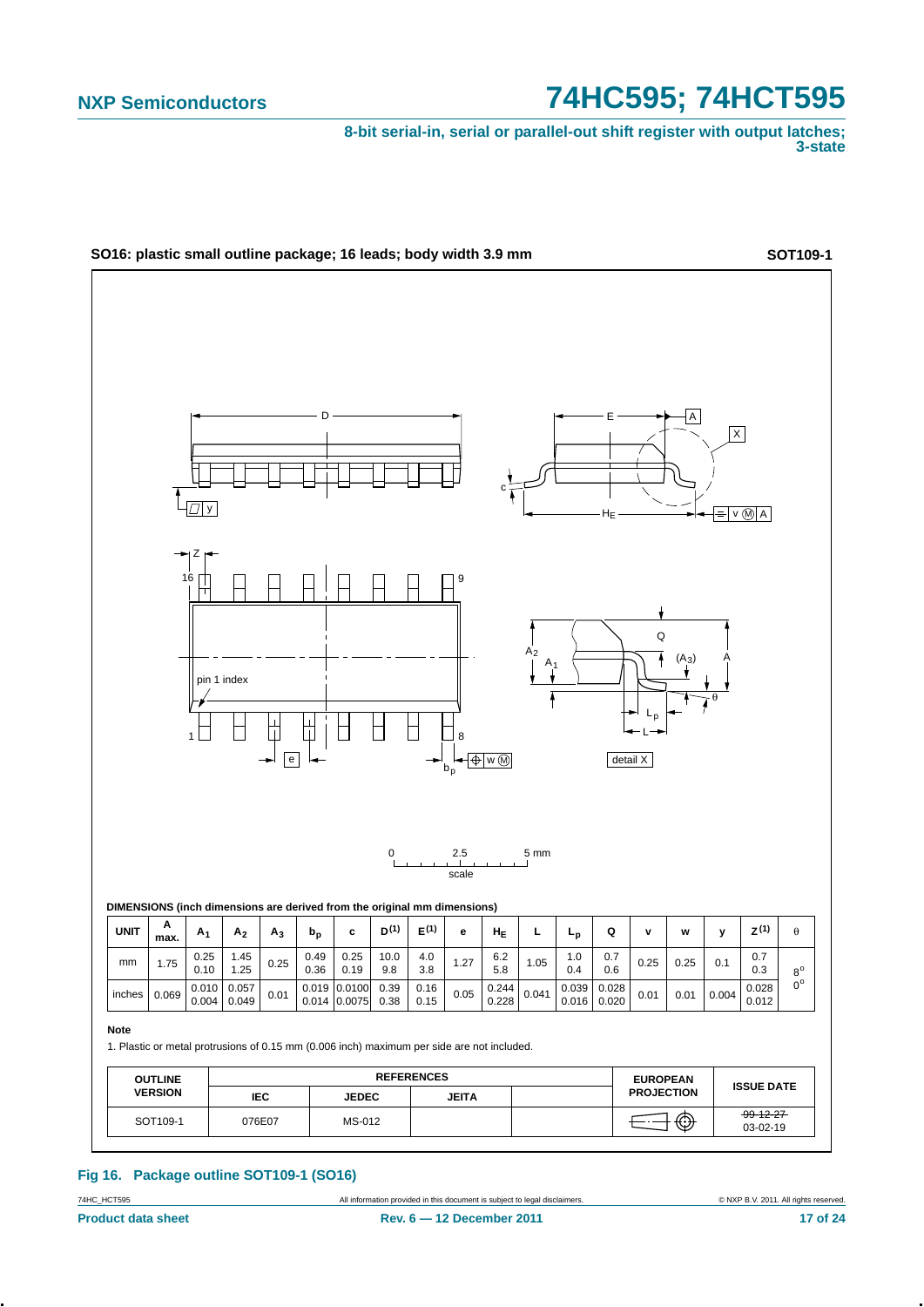**8-bit serial-in, serial or parallel-out shift register with output latches; 3-state**



### **Fig 17. Package outline SOT338-1 (SSOP16)**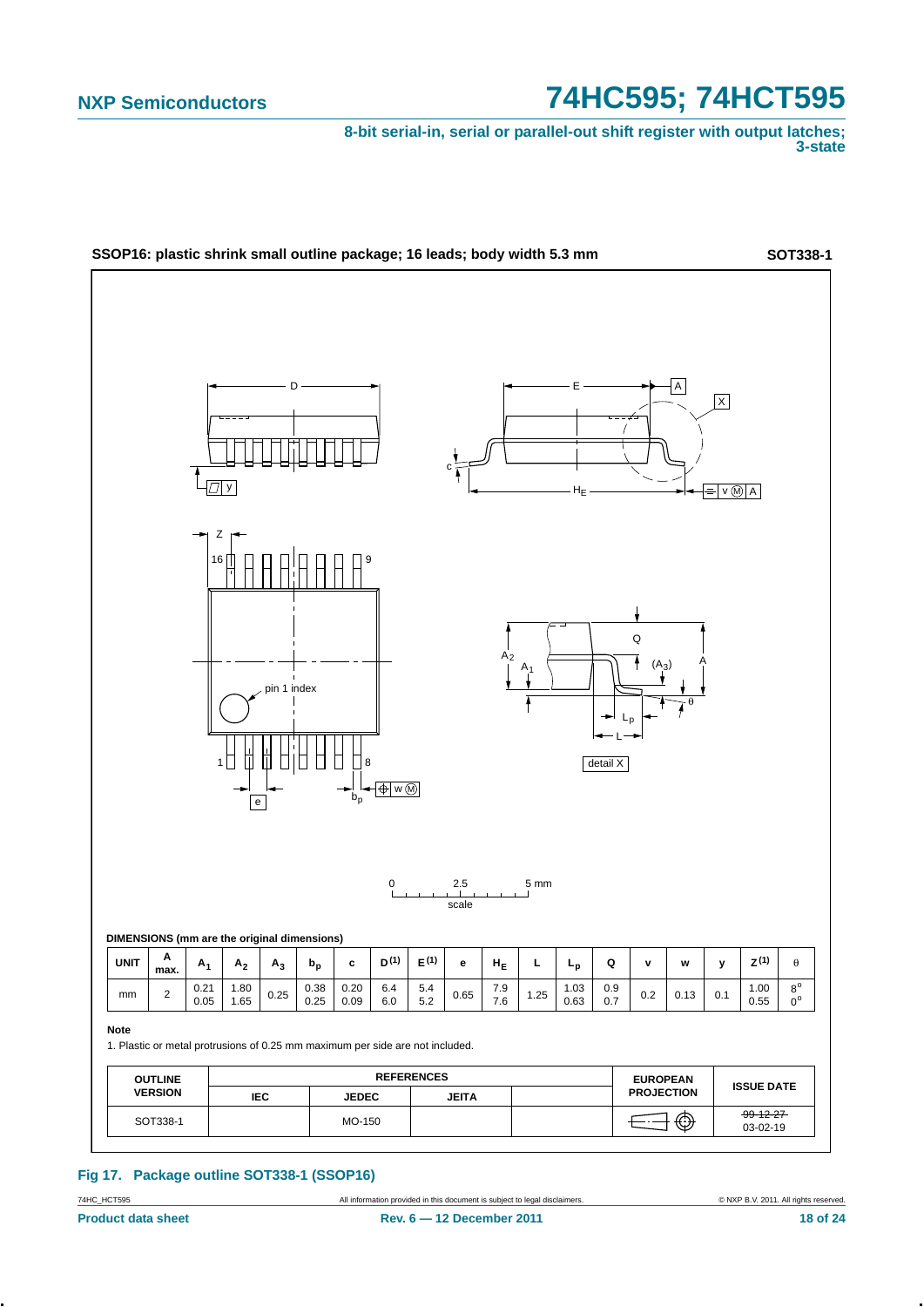**8-bit serial-in, serial or parallel-out shift register with output latches; 3-state**



### **Fig 18. Package outline SOT403-1 (TSSOP16)**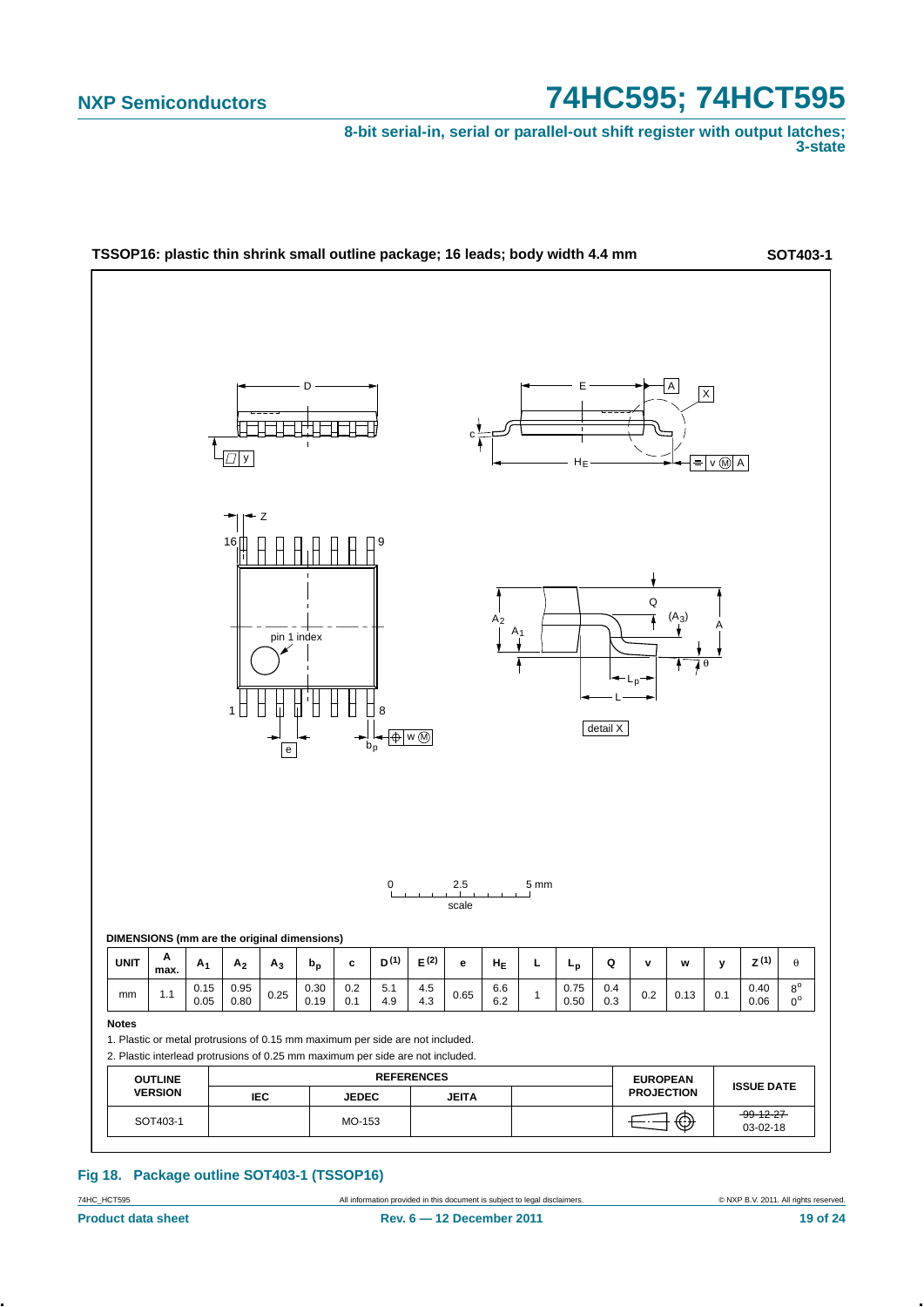**8-bit serial-in, serial or parallel-out shift register with output latches; 3-state**



**SOT763-1 DHVQFN16: plastic dual in-line compatible thermal enhanced very thin quad flat package; no leads; 16 terminals; body 2.5 x 3.5 x 0.85 mm**

### **Fig 19. Package outline SOT763-1 (DHVQFN16)**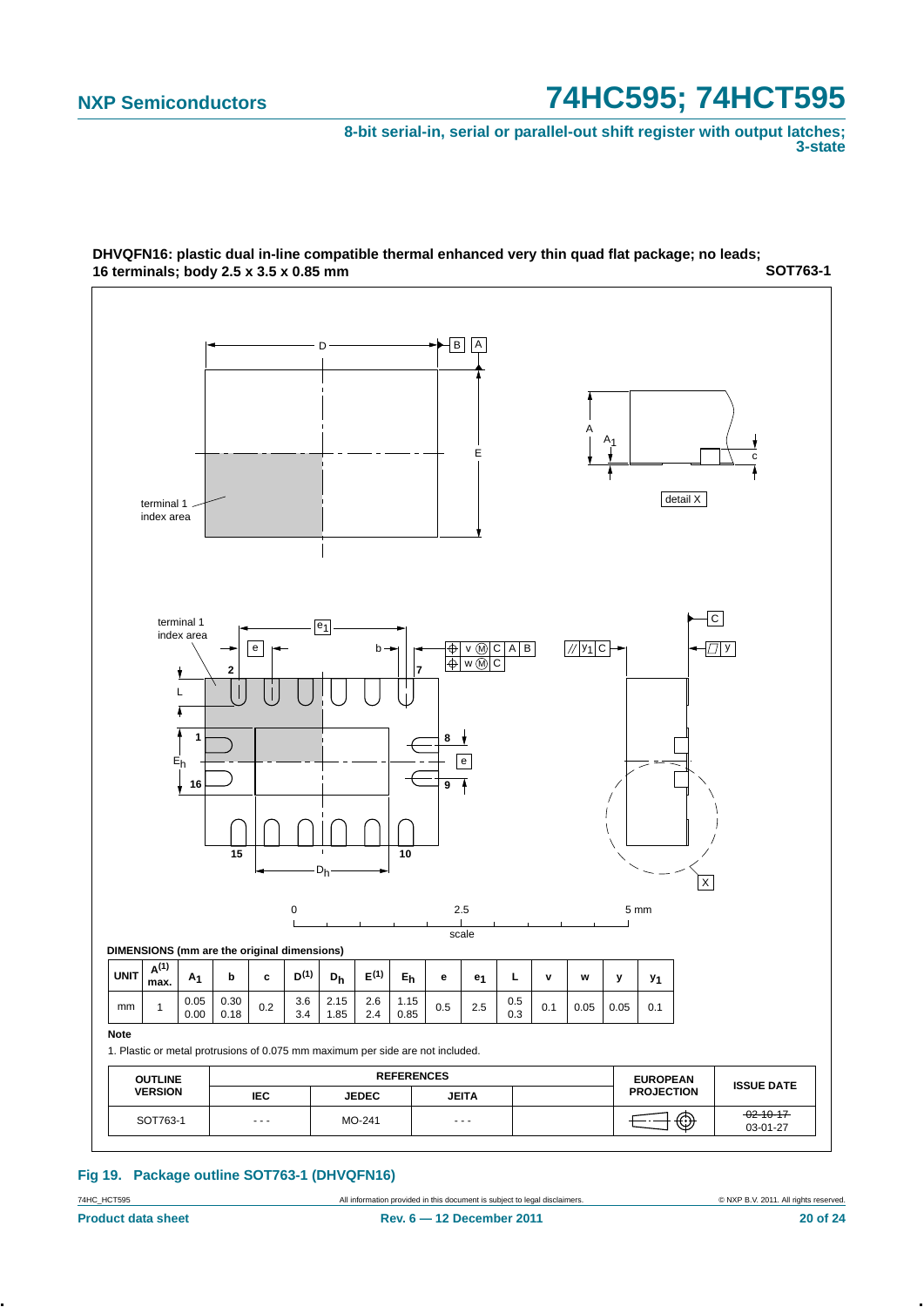**8-bit serial-in, serial or parallel-out shift register with output latches; 3-state**

## <span id="page-20-0"></span>**14. Abbreviations**

|              | <b>Table 10. Abbreviations</b> |                                                |
|--------------|--------------------------------|------------------------------------------------|
| Acronym      |                                | <b>Abbreviation</b>                            |
| <b>CMOS</b>  |                                | <b>Complementary Metal Oxide Semiconductor</b> |
| <b>DUT</b>   |                                | Device Under Test                              |
| <b>ESD</b>   |                                | ElectroStatic Discharge                        |
| <b>HBM</b>   |                                | Human Body Model                               |
| <b>LSTTL</b> |                                | Low-power Schottky Transistor-Transistor Logic |
| МM           |                                | Machine Model                                  |

## <span id="page-20-1"></span>**15. Revision history**

| <b>Table 11. Revision history</b> |                      |                       |                      |                     |
|-----------------------------------|----------------------|-----------------------|----------------------|---------------------|
| Document ID                       | Release date         | Data sheet status     | <b>Change notice</b> | <b>Supersedes</b>   |
| 74HC HCT595 v.6                   | 20111212             | Product data sheet    | ۰                    | 74HC HCT595 v.5     |
| Modifications:                    | Legal pages updated. |                       |                      |                     |
| 74HC HCT595 v.5                   | 20110628             | Product data sheet    | ۰                    | 74HC HCT595 v.4     |
| 74HC HCT595 v.4                   | 20030604             | Product specification | ٠                    | 74HC HCT595 CNV v.3 |
| 74HC HCT595 CNV v.3               | 19980604             | Product specification | ٠                    | $\overline{a}$      |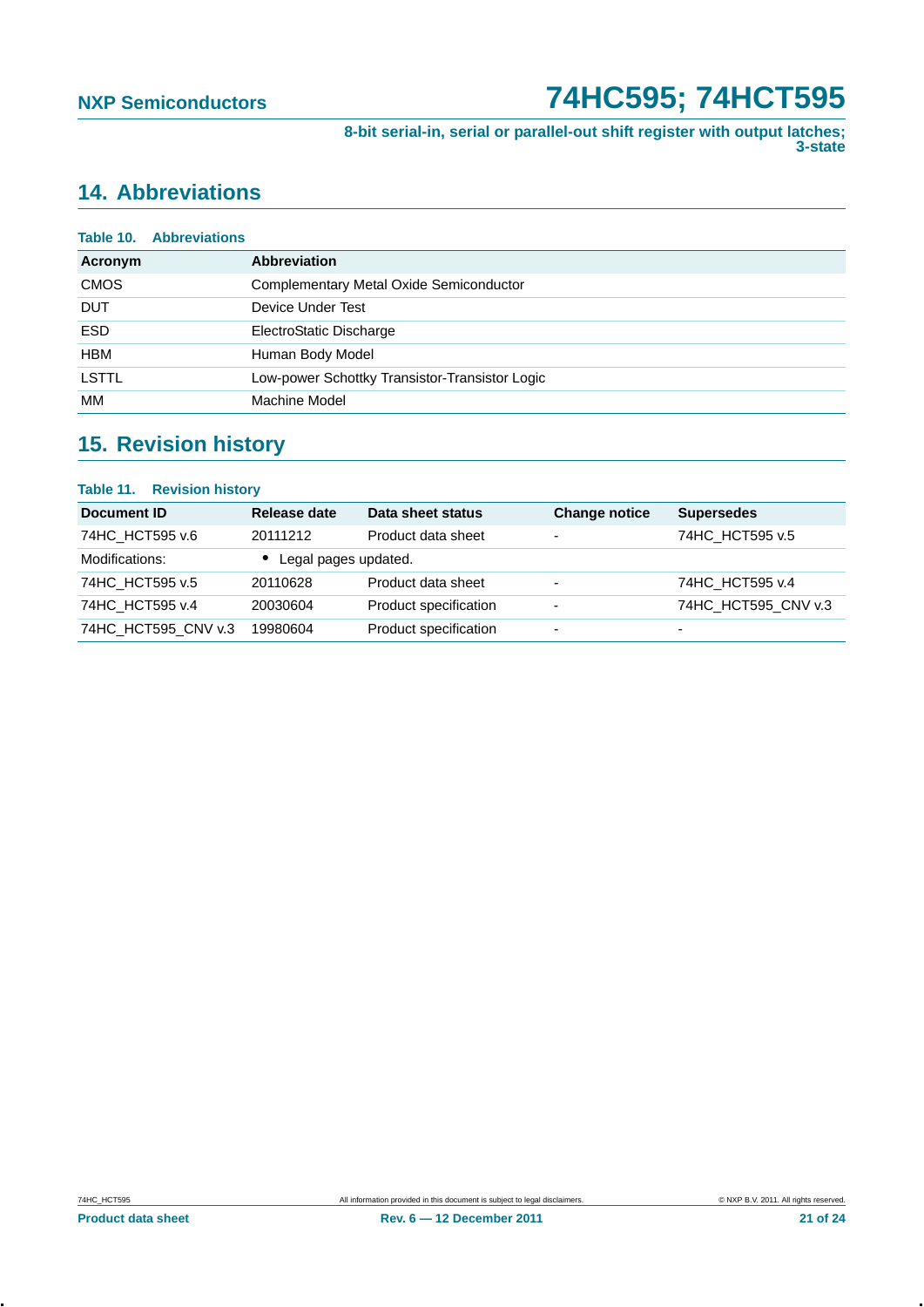**8-bit serial-in, serial or parallel-out shift register with output latches; 3-state**

## <span id="page-21-0"></span>**16. Legal information**

### <span id="page-21-1"></span>**16.1 Data sheet status**

| Document status[1][2]          | Product status <sup>[3]</sup> | <b>Definition</b>                                                                     |
|--------------------------------|-------------------------------|---------------------------------------------------------------------------------------|
| Objective [short] data sheet   | Development                   | This document contains data from the objective specification for product development. |
| Preliminary [short] data sheet | Qualification                 | This document contains data from the preliminary specification.                       |
| Product [short] data sheet     | Production                    | This document contains the product specification.                                     |

[1] Please consult the most recently issued document before initiating or completing a design.

[2] The term 'short data sheet' is explained in section "Definitions".

[3] The product status of device(s) described in this document may have changed since this document was published and may differ in case of multiple devices. The latest product status<br>information is available on the Intern

### <span id="page-21-2"></span>**16.2 Definitions**

**Draft —** The document is a draft version only. The content is still under internal review and subject to formal approval, which may result in modifications or additions. NXP Semiconductors does not give any representations or warranties as to the accuracy or completeness of information included herein and shall have no liability for the consequences of use of such information.

**Short data sheet —** A short data sheet is an extract from a full data sheet with the same product type number(s) and title. A short data sheet is intended for quick reference only and should not be relied upon to contain detailed and full information. For detailed and full information see the relevant full data sheet, which is available on request via the local NXP Semiconductors sales office. In case of any inconsistency or conflict with the short data sheet, the full data sheet shall prevail.

**Product specification —** The information and data provided in a Product data sheet shall define the specification of the product as agreed between NXP Semiconductors and its customer, unless NXP Semiconductors and customer have explicitly agreed otherwise in writing. In no event however, shall an agreement be valid in which the NXP Semiconductors product is deemed to offer functions and qualities beyond those described in the Product data sheet.

### <span id="page-21-3"></span>**16.3 Disclaimers**

**Limited warranty and liability —** Information in this document is believed to be accurate and reliable. However, NXP Semiconductors does not give any representations or warranties, expressed or implied, as to the accuracy or completeness of such information and shall have no liability for the consequences of use of such information.

In no event shall NXP Semiconductors be liable for any indirect, incidental, punitive, special or consequential damages (including - without limitation - lost profits, lost savings, business interruption, costs related to the removal or replacement of any products or rework charges) whether or not such damages are based on tort (including negligence), warranty, breach of contract or any other legal theory.

Notwithstanding any damages that customer might incur for any reason whatsoever, NXP Semiconductors' aggregate and cumulative liability towards customer for the products described herein shall be limited in accordance with the *Terms and conditions of commercial sale* of NXP Semiconductors.

**Right to make changes —** NXP Semiconductors reserves the right to make changes to information published in this document, including without limitation specifications and product descriptions, at any time and without notice. This document supersedes and replaces all information supplied prior<br>to the publication hereof.<br>**Suitability for use —** NXP Semiconductors products are not designed. to the publication hereof.

**Suitability for use —** NXP Semiconductors products are not designed, authorized or warranted to be suitable for use in life support, life-critical or safety-critical systems or equipment, nor in applications where failure or

malfunction of an NXP Semiconductors product can reasonably be expected to result in personal injury, death or severe property or environmental damage. NXP Semiconductors accepts no liability for inclusion and/or use of NXP Semiconductors products in such equipment or applications and therefore such inclusion and/or use is at the customer's own risk.

**Applications —** Applications that are described herein for any of these products are for illustrative purposes only. NXP Semiconductors makes no representation or warranty that such applications will be suitable for the specified use without further testing or modification.

Customers are responsible for the design and operation of their applications and products using NXP Semiconductors products, and NXP Semiconductors accepts no liability for any assistance with applications or customer product design. It is customer's sole responsibility to determine whether the NXP Semiconductors product is suitable and fit for the customer's applications and products planned, as well as for the planned application and use of customer's third party customer(s). Customers should provide appropriate design and operating safeguards to minimize the risks associated with their applications and products.

NXP Semiconductors does not accept any liability related to any default, damage, costs or problem which is based on any weakness or default in the customer's applications or products, or the application or use by customer's third party customer(s). Customer is responsible for doing all necessary testing for the customer's applications and products using NXP Semiconductors products in order to avoid a default of the applications and the products or of the application or use by customer's third party customer(s). NXP does not accept any liability in this respect.

**Limiting values —** Stress above one or more limiting values (as defined in the Absolute Maximum Ratings System of IEC 60134) will cause permanent damage to the device. Limiting values are stress ratings only and (proper) operation of the device at these or any other conditions above those given in the Recommended operating conditions section (if present) or the Characteristics sections of this document is not warranted. Constant or repeated exposure to limiting values will permanently and irreversibly affect the quality and reliability of the device.

**Terms and conditions of commercial sale —** NXP Semiconductors products are sold subject to the general terms and conditions of commercial sale, as published at<http://www.nxp.com/profile/terms>, unless otherwise agreed in a valid written individual agreement. In case an individual agreement is concluded only the terms and conditions of the respective agreement shall apply. NXP Semiconductors hereby expressly objects to applying the customer's general terms and conditions with regard to the purchase of NXP Semiconductors products by customer.

**No offer to sell or license —** Nothing in this document may be interpreted or construed as an offer to sell products that is open for acceptance or the grant, conveyance or implication of any license under any copyrights, patents or other industrial or intellectual property rights.

**Export control —** This document as well as the item(s) described herein may be subject to export control regulations. Export might require a prior authorization from competent authorities.

**Product data sheet Rev. 6 — 12 December 2011** 22 of 24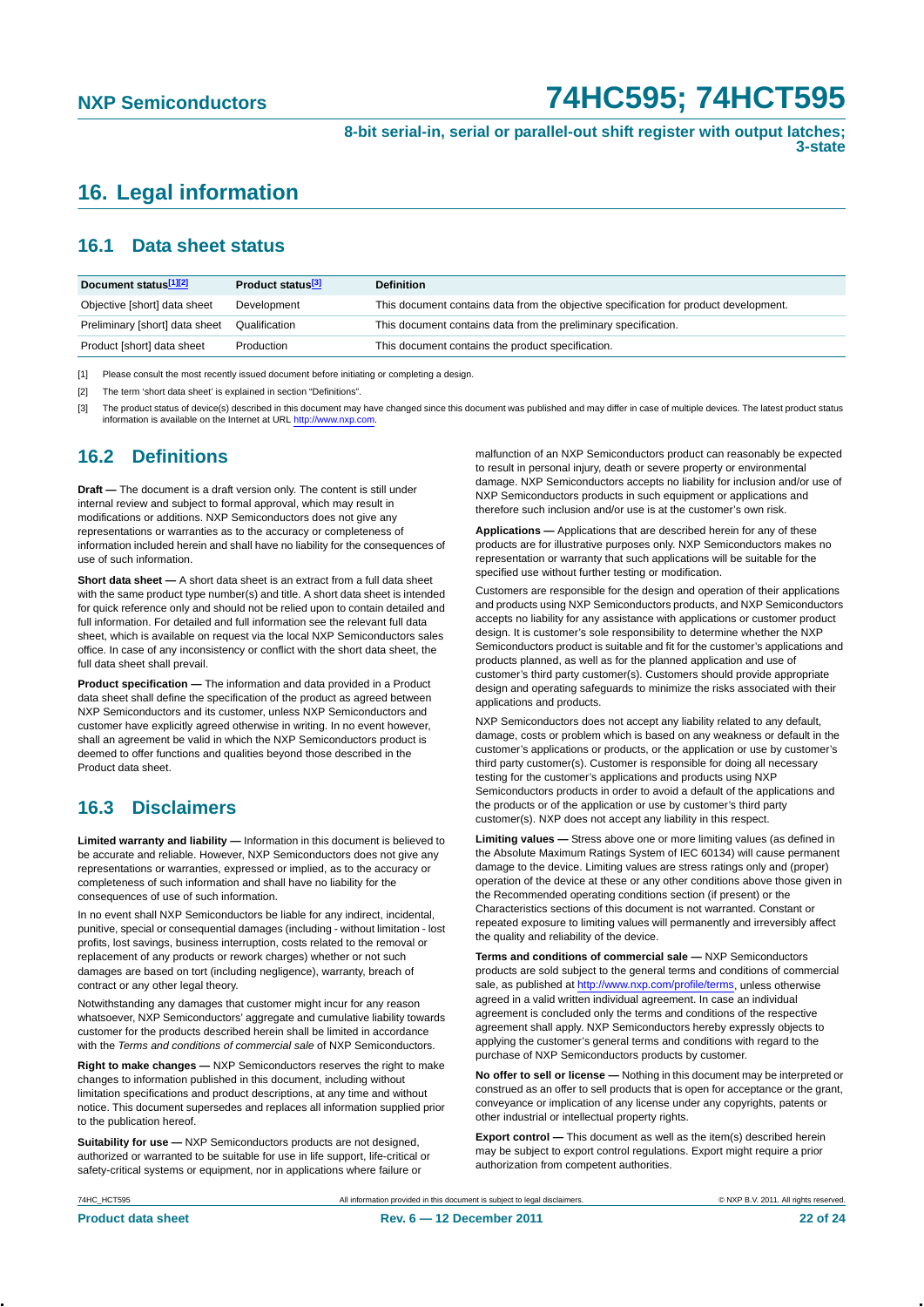### **8-bit serial-in, serial or parallel-out shift register with output latches; 3-state**

**Non-automotive qualified products — Unless this data sheet expressly** states that this specific NXP Semiconductors product is automotive qualified, the product is not suitable for automotive use. It is neither qualified nor tested in accordance with automotive testing or application requirements. NXP Semiconductors accepts no liability for inclusion and/or use of non-automotive qualified products in automotive equipment or applications.

In the event that customer uses the product for design-in and use in automotive applications to automotive specifications and standards, customer (a) shall use the product without NXP Semiconductors' warranty of the product for such automotive applications, use and specifications, and (b) whenever customer uses the product for automotive applications beyond

## <span id="page-22-1"></span>**17. Contact information**

NXP Semiconductors' specifications such use shall be solely at customer's own risk, and (c) customer fully indemnifies NXP Semiconductors for any liability, damages or failed product claims resulting from customer design and use of the product for automotive applications beyond NXP Semiconductors' standard warranty and NXP Semiconductors' product specifications.

## <span id="page-22-0"></span>**16.4 Trademarks**

Notice: All referenced brands, product names, service names and trademarks are the property of their respective owners.

For more information, please visit: **http://www.nxp.com**

For sales office addresses, please send an email to: **salesaddresses@nxp.com**